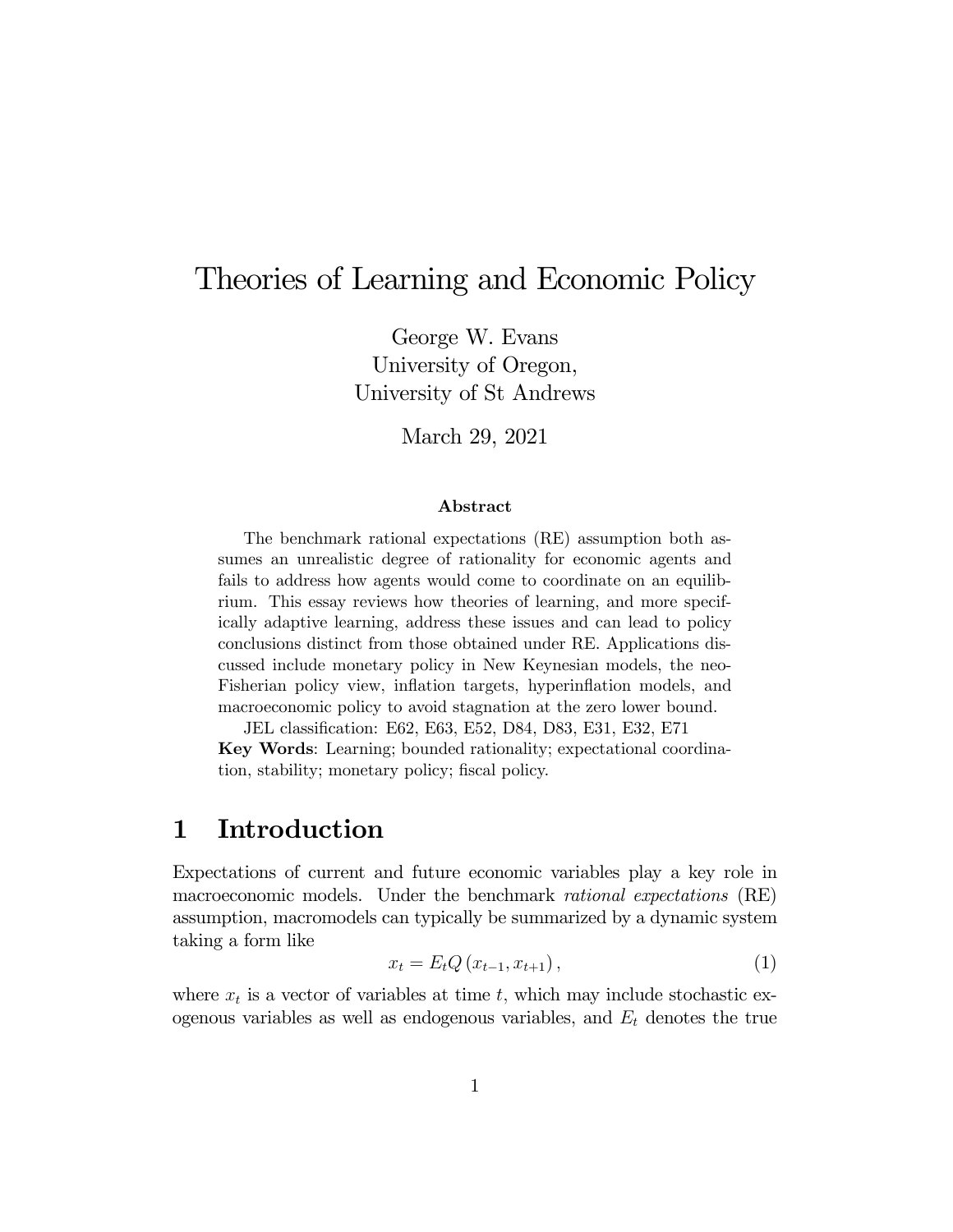time  $t$  conditional expectation. Often, linearized models are studied, as discussed below. Solving the model under the RE assumption yields a rational expectations equilibrium (REE).

The presence of expectations, and the assumption that economic agents can solve dynamic programing problems, makes macroeconomics inherently different from natural science. Our primary focus here will be on the role of expectations. The learning literature questions the wisdom and plausibility of the RE assumption.

The initial key insight of the "learning" approach to expectation formation is that an REE is an equilibrium in the Nash sense. Having RE is in general rational only if other agents have these expectations: the model is self-referential in the sense that the actual evolution of  $y_t$  over time depends on the way agents form expectations. This insight of the learning approach leads to its second key insight, which is the need for stability analysis. It is only plausible that agents will coordinate on an REE if there are there are pressures that push agents toward RE if initially expectations deviate from RE. An implied third insight is that in RE models with multiple equilibria, learning can be used as a selection criterion since in many cases only a subset of REE will be locally stable under learning.1

Under the learning approach we need to make a decision about how precisely to model rationality at the agent level. My general viewpoint is to follow the "cognitive consistency principle," that we should model agents as about as smart as professional economists. For certain relatively simple economic settings, in which the economic structure is common knowledge, this suggests modeling economic agents like economic theorists, leading to what is called the eductive approach. This is the approach stressed by Roger Guesnerie in a series of papers beginning with Guesnerie  $(1992)^2$ .

This research shows that even hyper-rational agents, with complete knowledge of the true structure and full common knowledge of the hyper-rationality of all other agents, may or may not be able to coordinate on RE, depending on whether the structure of the model satisfies non-trivial eductive stability conditions. Thus even hyper-rational agents may be unable to coordinate on an REE.

<sup>&</sup>lt;sup>1</sup>See, for example, Evans (1985), Evans (1989), Evans and Honkapohja (1994a) and Evans and Honkapohja (1995).

<sup>2</sup>See also Guesnerie (2002), Guesnerie (2005), and Evans and Guesnerie (1993). A related line of thought, involving k-level thinking, is consistent with bounded rationality; see Nagel (1995).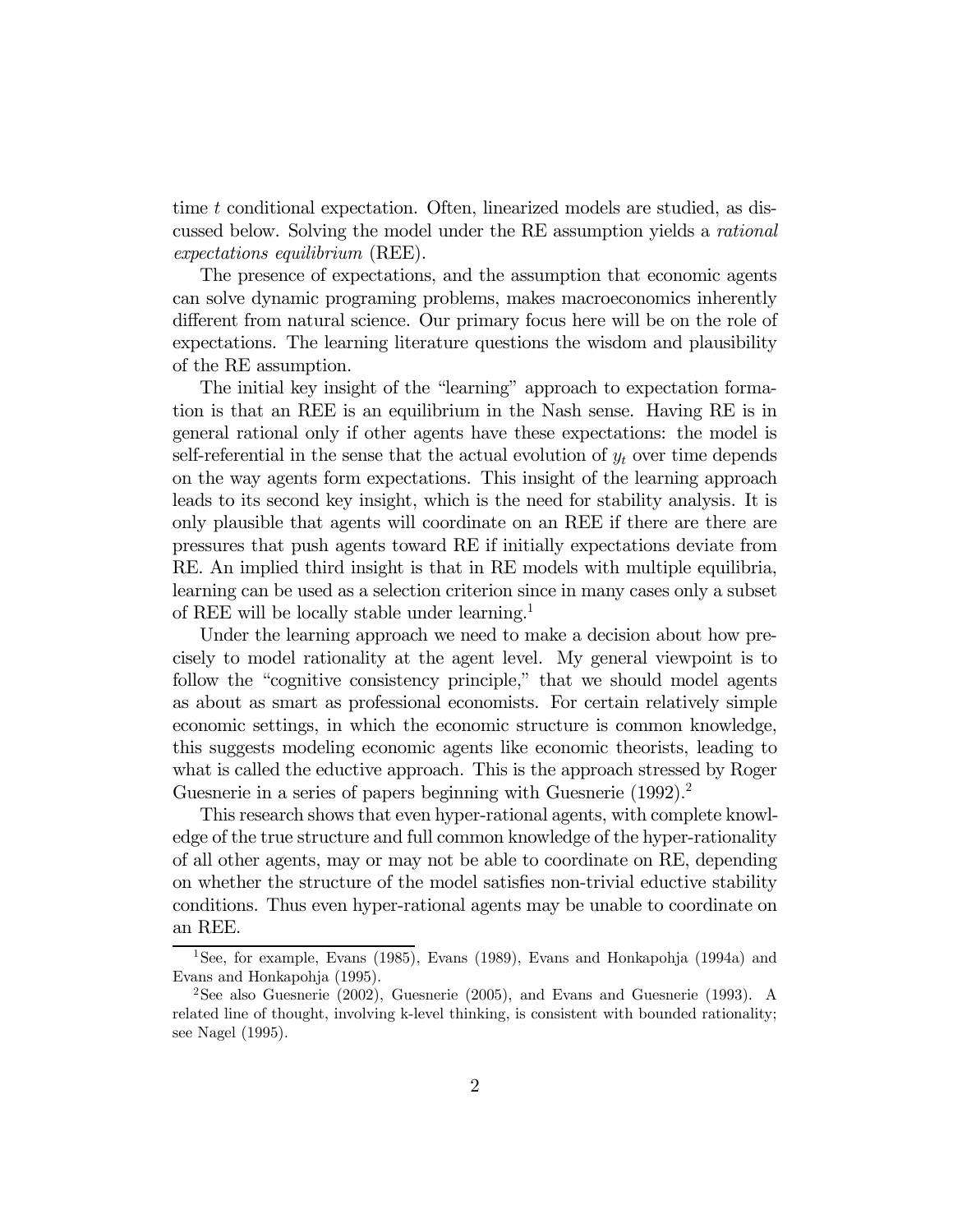In many realistic macroeconomic settings, the cognitive consistency principle instead indicates bounded rationality as the appropriate assumption. After all, we economists do not agree on what is the true model of the macroeconomy, nor do we know the values of model parameters. We also are aware that in our own life-decisions we do not formally solve lifetime optimization problems, based on knowledge of the true transition equations for all variables. Furthermore, we understand that other agents are in the same position and are making boundedly rational forecasts and decisions.

In this essay I will focus on the boundedly-rational adaptive learning approach in which we replace RE with the more specific assumption that economic agents forecast key aggregate variables using econometric forecast rules with parameters that are updated over time.<sup>3</sup> The stability issue then is simply whether under adaptive learning the forecast rules converge to an RE forecasting rule as the parameters are updated over time.<sup>4</sup> This is possible provided the forecast rule specification nests the REE under examination.5 The stability conditions for this are typically straightforward to compute, using the E-stability principle: see Evans and Honkapohja (2001). If the econometric forecast rule does not nest an REE there may still be convergence to a "restricted perceptions equilibrium" consistent with the class of forecast rules employed by agents.

This "benchmark" formulation of adaptive learning is consistent with the cognitive consistency principle in the sense that economists, when making forecasts, use econometric procedures with estimated forecast rules that are updated over time. Of course, agents may be less sophisticated, using simple rules of thumb to make forecasts, as is often assumed in "behavioral" approaches to economics. These approaches still fit with the adaptive learning perspective provided agents are choosing between rules based on their relative performance over time. See, for example, Hommes (2013) and also Branch and Evans (2006a) and Branch and Evans (2007).

The adaptive learning approach has implications for economic policy-

 $3$ The adaptive learning approach extends naturally to incorporating boundedly-optimal decision-making. See Branch, Evans, and McGough (2013), Honkapohja, Mitra, and Evans (2013) and Evans and McGough (2018c).

<sup>4</sup>Surveys of this literature that include a wide range of theoretical and policy issues include Evans and Honkapohja (1999), Evans and Honkapohja (2003a) and Evans and Honkapohja (2009), Woodford (2013) and Eusepi and Preston (2018).

<sup>&</sup>lt;sup>5</sup>Stability conditions under eductive and adaptive learning are distinct but closely related. See Evans and Guesnerie (1993) and Evans, Guesnerie, and McGough (2019).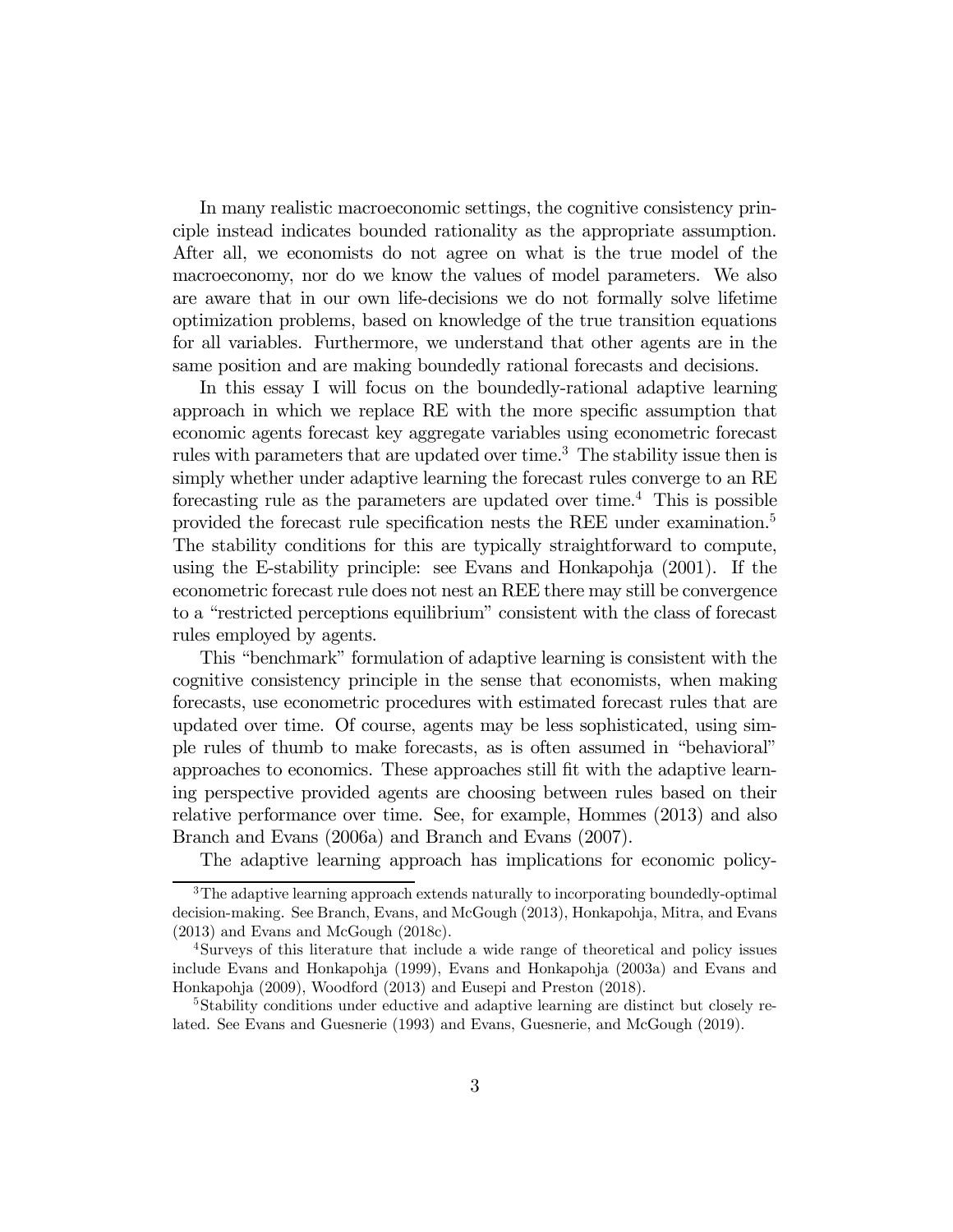making and assessing alternative policies that take several distinct forms:

1. Unstable policies. Monetary policy rules need to be evaluated for whether they give solutions that are stable under learning. Even some rules designed to be optimal can have implementations that are unstable under learning.

2. Indeterminate steady states. In forward-looking macro models, some policies may lead to an indeterminate steady state with multiple REE. Generally these include stationary "sunspot solutions," i.e. solutions depending on extraneous exogenous random variables, which may be inefficient yet stable under learning. In other cases both the steady state and the stationary sunspot solutions are unstable under learning, leading to paths that push away from the steady state.

3. Robustness of policies to learning dynamics. Transitional learning dynamics can be important, and under "constant-gain" learning (discussed below) there are persistent (or "perpetual") learning dynamics. The choice of policy parameters should take into account economic performance under perpetual learning.

4. Multiple steady states. In some nonlinear macro models, multiple steady states can arise. The different steady states, which in some cases are Pareto ranked, can be assessed for stability under learning. Monetary and fiscal policies should be designed so that under learning they ensure or make more likely convergence to a preferred steady state.

With these general principles in mind we consider the implications of learning for macroeconomic policy in a range of applications. Before doing so, the next section develops a simple example to provide a basic introduction to the required techniques.

### 2 Simple example of adaptive learning

As discussed below in Section 3, macroeconomic models ideally begin with agent-level decision-making, allowing for possible heterogeneity across agents, and explicitly impose aggregation and market clearing. However, many key issues for policy can be studied in representative-agent models after these steps have already been imposed in a linearized model, yielding a linear reduced form like (1), but in which  $E_t$  has been replaced by  $E_t^*$ , the time subjective expectations held by agents. Consequently, adaptive learning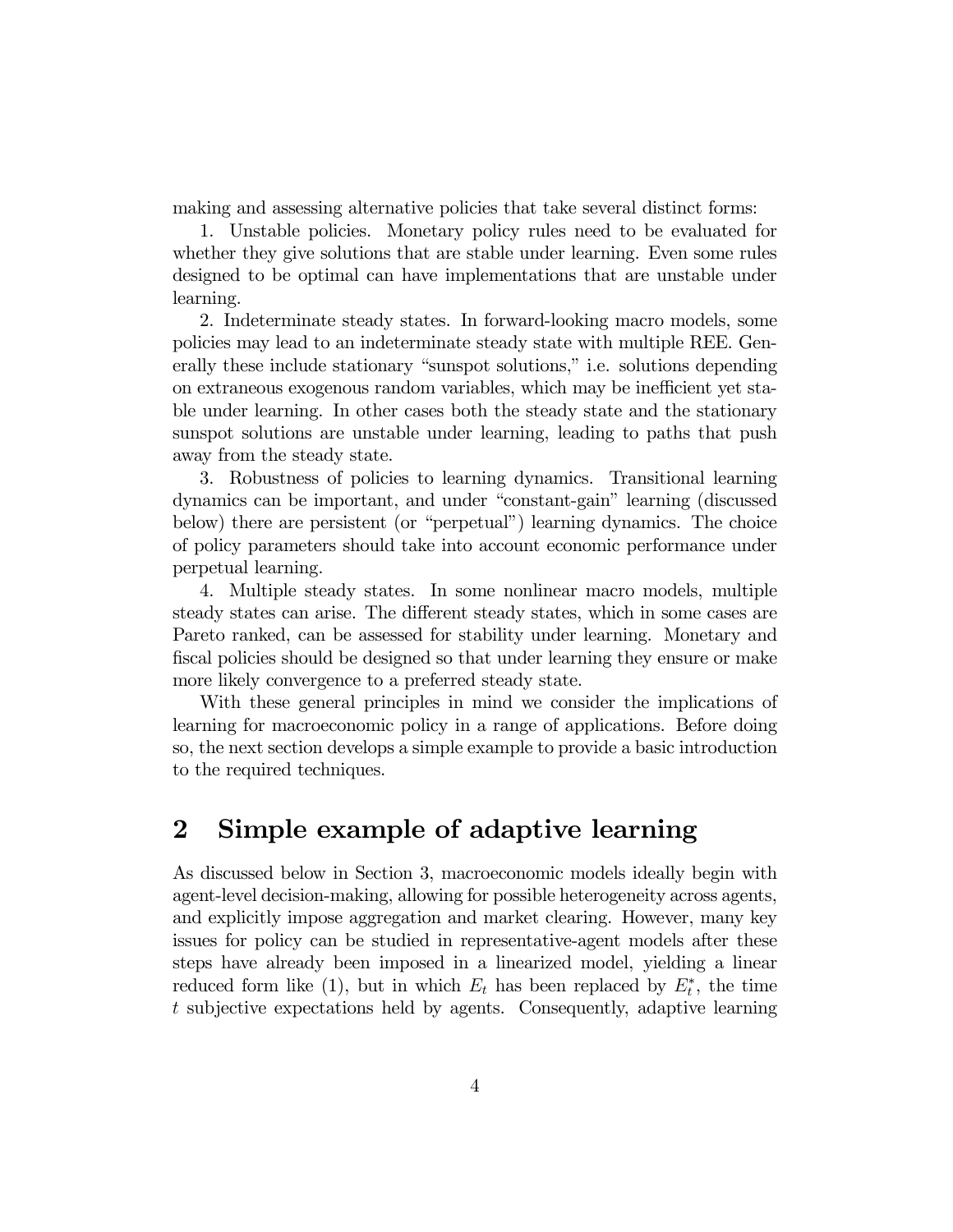techniques often focus on the following linear set-up,

$$
y_t = ME_t^* y_{t+1} + N y_{t-1} + P w_t, \tag{2}
$$

where  $y_t$  is a vector of endogenous variables,  $w_t$  is a vector of observed exogenous variables and expectations  $E_t^* y_{t+1}$  are formed using an econometric forecasting model, with coefficients updated over time. These forecasting models are often called the "Perceived Law of Motion" (PLM).

As an example, consider a forward-looking univariate linear model

$$
y_t = \beta E_t^* y_{t+1} + d_t
$$
  
\n
$$
d_t = \mu + \rho (d_{t-1} - \mu) + \varepsilon_t,
$$
\n(3)

where  $0 < \beta < 1$ ,  $0 \le \rho < 1$  and  $\varepsilon_t$  is exogenous  $iid(0, \sigma_{\varepsilon}^2)$ . This could, for example, represent a risk-neutral asset-pricing model, with exogenous observed stationary AR(1) dividend process  $d_t$ , where  $y_t$  is the price of the asset and  $E_t^* y_{t+1}$  is the one one-step-ahead forecast of  $y_{t+1}$ <sup>6</sup>. It is easily verified that under RE the unique non-explosive solution is

$$
y_t = \bar{c}_0 + \bar{c}_1 d_t
$$
, where  $\bar{c}_1 = (1 - \beta \rho)^{-1}$  and  $\bar{c}_0 = (1 - \beta)^{-1} (1 - \rho) \beta \mu \bar{c}_1$ .

This REE can also be written as

$$
y_{t+1} = \bar{a} + \bar{b}d_t + \tilde{\varepsilon}_{t+1} \tag{4}
$$

where  $\tilde{\varepsilon}_{t+1} = (1 - \beta \rho)^{-1} \varepsilon_{t+1}$  and

$$
\bar{a} = \frac{\mu (1 - \rho)}{(1 - \beta)(1 - \beta \rho)} \text{ and } \bar{b} = \frac{\rho}{1 - \beta \rho}.
$$

Under adaptive learning we assume that agents do not know  $(\bar{a}, \bar{b})$ . However, they have a PLM forecasting model

$$
y_{t+1} = a + bd_t + \tilde{\varepsilon}_{t+1},\tag{5}
$$

which nests the REE, and we assume that they use observed data to estimate to estimate the parameters  $(a, b)$  and make forecasts based on these estimates. Thus, at the end of time  $t-1$ , using observed past data  $\{y_s, d_{s-1}\}_{s=1}^{t-1}$ , the

 ${}^{6}$ For an application to foreign exchange rates see Chakraborty and Evans (2008).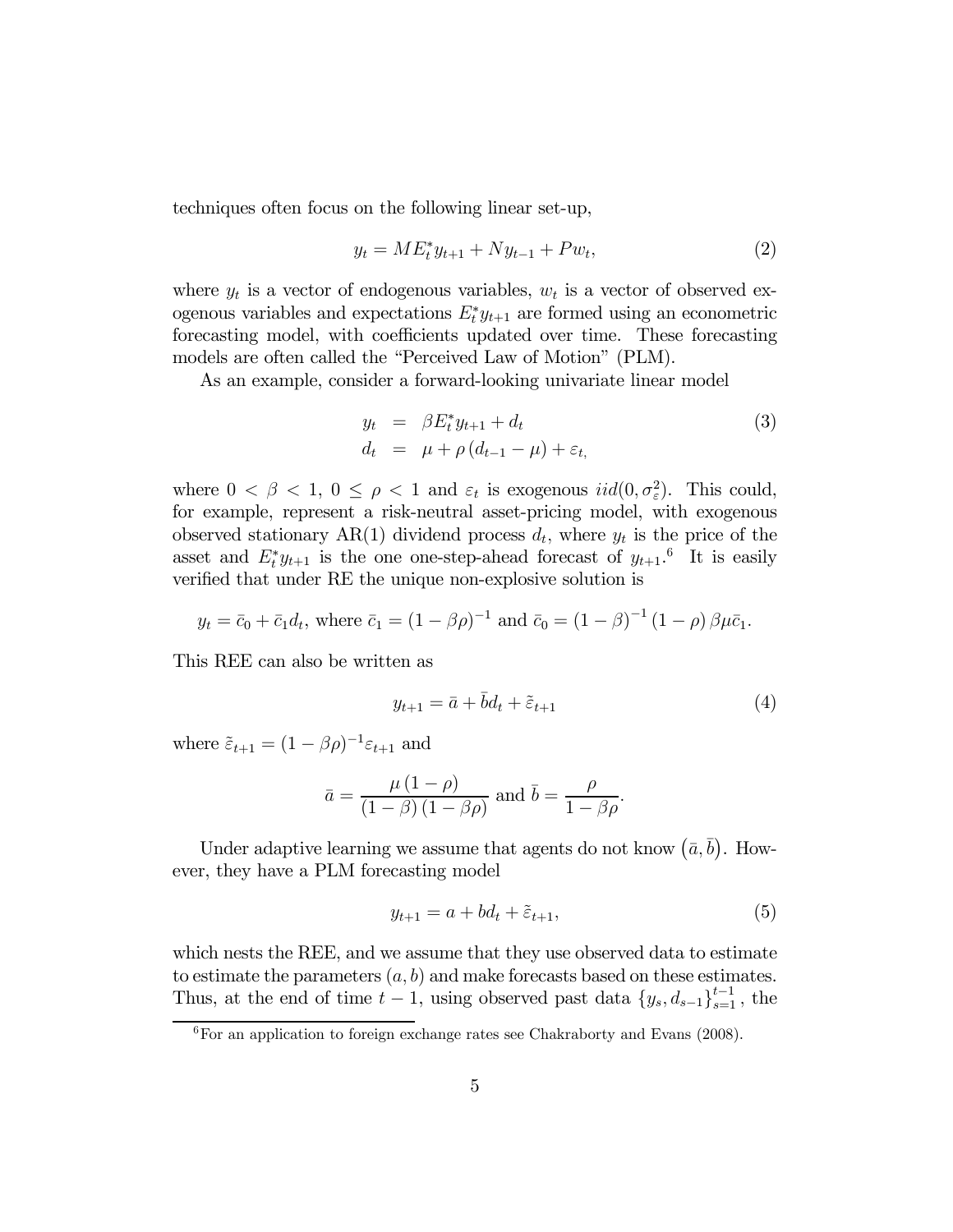PLM (5) is estimated by least squares (LS) giving coefficients  $(a_{t-1}, b_{t-1})$ . Using these estimates and the observed dividend  $d_t$ , expectations are

$$
E_t^* y_{t+1} = a_{t-1} + b_{t-1} d_t.
$$

The "temporary equilibrium"<sup>7</sup> price of the asset  $y_t$  is then given by  $y_t =$  $\beta E_t^* y_{t+1} + d_t$ . At the end of t the next data point  $(y_t, d_{t-1})$  is added to the data set and using LS estimates are updated to  $(a_t, b_t)$ , which are used in  $t+1$  for forecasting  $y_{t+2}.^8$ 

This recursive procedure defines a temporary equilibrium path for dividends and prices. It can be shown that  $(a_t, b_t) \rightarrow (\bar{a}, \bar{b})$  with probability 1 as  $t \to \infty$ . Thus, in this example, adaptive LS learning converges asymptotically to the unique REE. This example can be used to illustrate the E-stability principle. E-stability is defined in term of the map from PLM to the actual law of motion (ALM). For the PLM  $(5)$ , for any given  $(a, b)$ we have forecasts  $E_t^* y_{t+1} = a + b d_t$ , which, when inserted into (3) gives  $y_t = \beta a + (\beta b + 1) d_t$ . This implies ALM  $y_t = \beta a + (\beta b + 1) d_t$  or

$$
y_{t} = (\beta b + 1) (1 - \rho) \mu + \beta a + (\beta b + 1) \rho d_{t-1} + (\beta b + 1) \varepsilon_{t}
$$

which implies  $E_t^* y_{t+1} = T_a(a, b) + T_b(a, b)d_t$  where

$$
T(a,b) \equiv (T_a(a,b), T_b(a,b)) = ((\beta b + 1) (1 - \rho) \mu + \beta a, (\beta b + 1) \rho).
$$
 (6)

Equation (6) gives the mapping from perceived forecast parameters  $(a, b)$ to the implied actual forecast parameters. The REE corresponds to a fixed point of this map and E-stability is defined as local asymptotic stability of this fixed point under the notional time ordinary differential equation

$$
\frac{d}{d\tau}\left(a(\tau),b(\tau)\right)=T\left(a(\tau),b(\tau)\right)-\left(a(\tau),b(\tau)\right).
$$

E-stability holds when the eigenvalues of the Jacobian matrix  $DT\left(\bar{a},\bar{b}\right)$  have real parts less than one. Since here the eigenvalues are  $\beta$  and  $\beta \rho$  the REE

<sup>7</sup>The "temporary equilibrium" terminology was utilized by Hicks (1939).

<sup>8</sup>A recursive set-up is enabled by using recursive least-square updating, and the resulting system can be analyzed using stochastic approximation techniques based on an associated differential equation. See Marcet and Sargent (1989) and Evans and Honkapohja (2001). The expectational stability principle is in turn closely related to the associated differential equation for the system.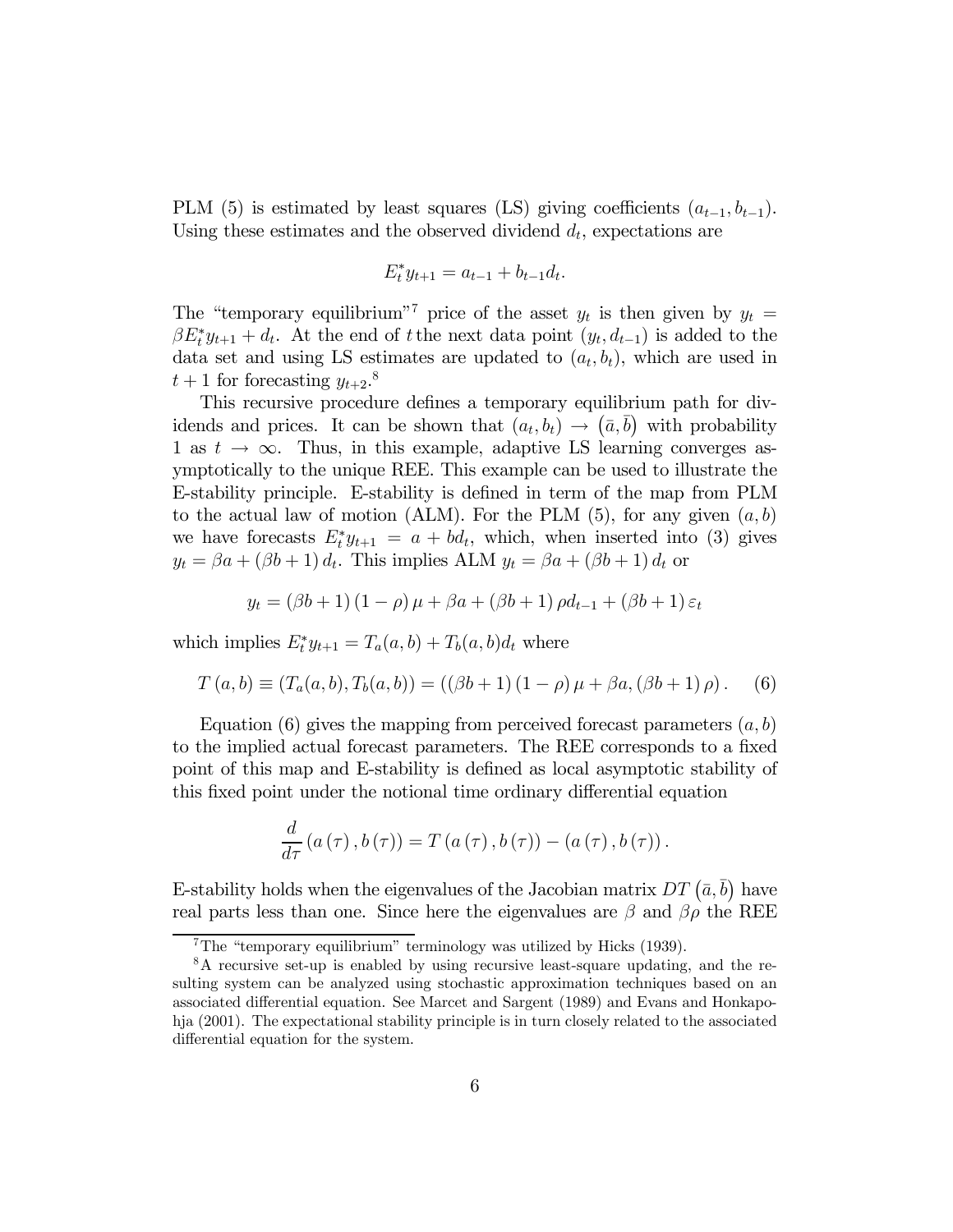is E-stable. The E-stability principle states that E-stability governs stability under LS learning, and in the current case this result can be formally proved using stochastic approximation theorems.

For the general multivariate linear model (2), determinacy and E-stability conditions for REE are given in Ch. 10 of Evans and Honkapohja (2001). Important extensions of these results are given in McCallum (2007) and Bullard and Eusepi (2014).

A final apparently technical but practically important issue that needs to be emphasized concerns learning "gains." LS learning is most conveniently formulated using "recursive least-squares" equations<sup> $\overline{9}$ </sup> in which coefficients are updated using the most recent forecast error, with the size of adjustment depending on the "gain sequence." The recursive formulation of LS uses a gain sequence  $1/t$ . This is called a "decreasing gain" sequence, which arises because LS gives equal weight to each of the observations  $1, \ldots, t$ . Decreasing gain allows full asymptotic convergence to an REE.10

An alternative often used in practice, particularly in empirical models, is to replace  $1/t$  by a (typically small) "constant gain"  $0 < \gamma < 1$ . Conceptually this corresponds to discounted LS, with past data discounted at geometric rate  $1 - \gamma$ . Constant gains allow agents to track more quickly structural shifts or policy changes. However this generally implies less than full convergence to REE because estimates remain noisy asymptotically. For example, in the simple risk-neutral asset-pricing model (3), simulations show that under constant-gain LS learning the volatility of asset prices  $var(y_t)$ can be substantially larger than under RE. The extent of excess volatility depends positively both on the size of the gain and on how close  $\beta$  is to 1.

## 3 Methodological Issues

As noted in the previous Section, models of the form (2) are typically obtained from linearizations of models in which households and firms have solved their optimization problems, and in which the representative-agent assumption, market-clearing and RE are imposed, but in which RE is then replaced by expectations  $E_t^* y_{t+1}$  formed using a statistical forecasting rule with parameters updated over time in accordance with adaptive learning.

 $9\text{See }$  e.g. Ch. 2 of Evans and Honkapohja (2001).

<sup>10</sup>For convergence results under both decreasing and constant gains, see Evans and Honkapohja (1998) and Evans and Honkapohja (2001).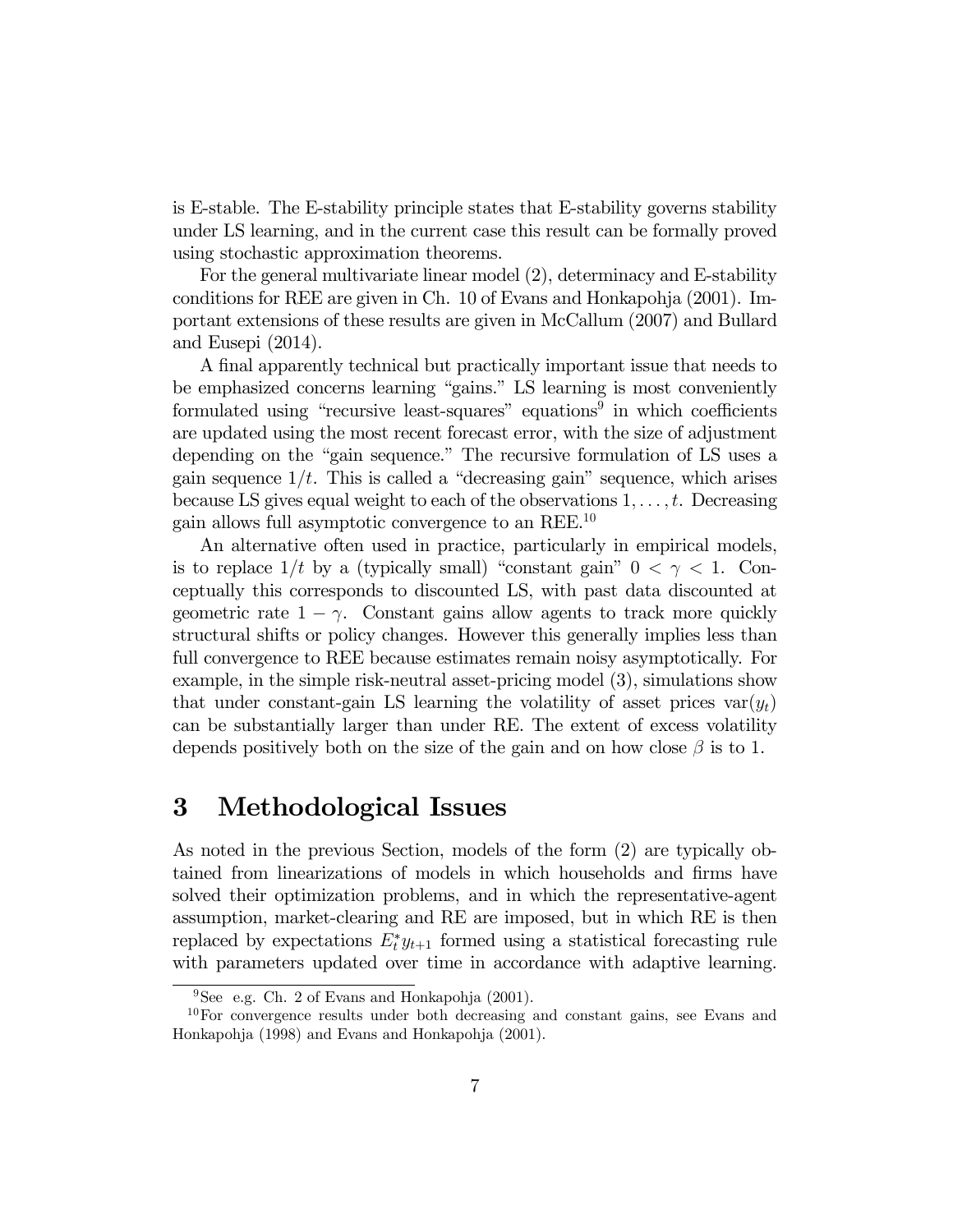Evans and McGough (2020a) and Evans and McGough (2021) call this a "reduced form" approach to adaptive learning.

In models like the Muth (1961) cobweb model, or in two-period overlapping generations models, in which the agent optimization problem is simple, the reduced form learning approach is clearly justifiable. However, most standard macro models, like the real business cycle (RBC) and New Keynesian (NK) models, require agents to solve infinite-horizon dynamic stochastic optimization problems.

In these settings Evans and McGough (2021) argue that an "agent-level" approach should ideally be used, in which one first specifies how agents make decisions based on boundedly optimal solutions to their optimization problems, given their expectations. Agents' conditional supply and demand curves are then aggregated to obtain the period's temporary equilibrium. Under learning agents then update their forecast rules, and, moving to the next period, new exogenous shocks are realized, expectations are formed, and a new temporary equilibrium is realized. The path of the economy under adaptive learning is defined recursively.

An agent-level approach can be implemented in detail in several distinct ways. A central issue is how agents aim to make optimal decisions in infinite or long-horizon settings. Evans and Honkapohja (2006) and Honkapohja, Mitra, and Evans (2013) show that if agents make decisions based on onestep ahead Euler equations, this approach is compatible with reduced-form learning. The long-horizon approach of Preston (2005) and emphasized, for example, in Eusepi and Preston (2018), assumes agents at each point in time make decisions that are optimal, given their expectations of the entire future path of variables exogenous to their control (while neglecting that these expectations will be updated over time).

Adam, Marcet, and Nicolini (2016) assume that agents are internally rational, in the sense that they behave as Bayesian decision-makers who fully optimize, given their subjective probability distribution over variables outside their control, even though these subjective distributions may be inconsistent with the true distributions, and thus not externally rational.

Evans and McGough (2018c) show that Euler-equation learning can be viewed as a special case of shadow-price learning. They show that shadowprice learning is boundedly optimal: it leads asymptotically to fully optimal decision making in linear-quadratic settings. Shadow-price learning can be implemented in general nonlinear environments, as well as when there are heterogeneous agents.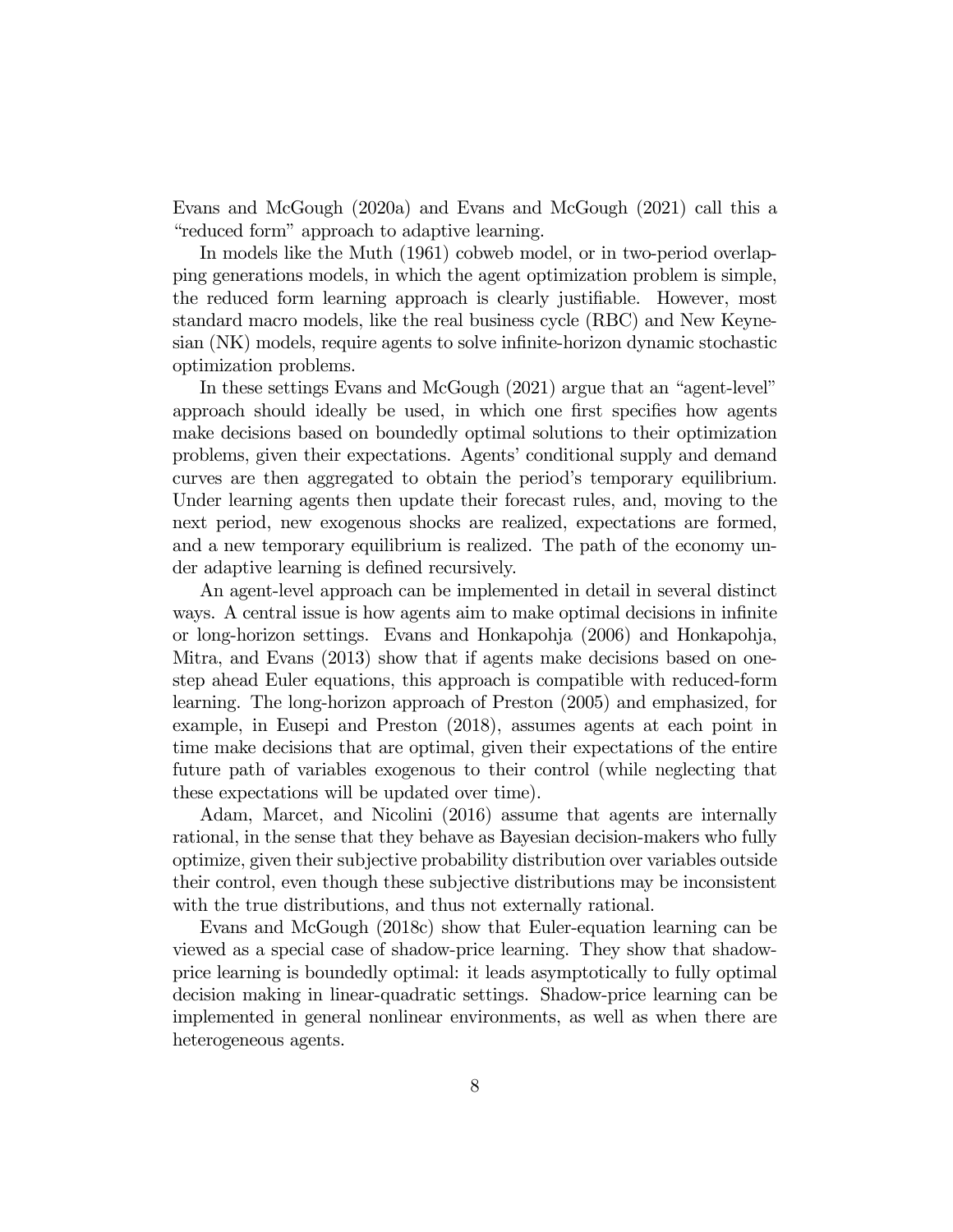These different agent-level approaches have different advantages. Evans and McGough (2021) examines the relative performance of Euler-equation, shadow-price and long-horizon decision-making within a standard RBC setting in which the economy experiences a change in fiscal policy. Although there are numerous detailed differences, one message from this application is that qualitatively the outcomes of different agent-level implementations of bounded rationality share many common features. Reduced-form learning, in this and other examples, appears to provide a satisfactory short-cut to results on asymptotic stability and transition dynamics, which align with agent-level implementations of adaptive learning.

### 4 Monetary Policy

The implications of learning for monetary policy are extensive. We focus on several key issues. To keep the discussion compact, the presentation focuses on reduced-form adaptive learning.

#### 4.1 Policy rules in the canonical NK model

Consider the canonical linearized New Keynesian (NK) model

$$
x_t = -\varphi(i_t - E_t^* \pi_{t+1}) + E_t^* x_{t+1} + g_t \tag{7}
$$

$$
\pi_t = \beta E_t^* \pi_{t+1} + \lambda x_t + u_t, \tag{8}
$$

where  $0 < \beta < 1$  is the discount factor and  $\varphi, \lambda > 0$ . Here  $x_t$  is the output gap,  $\pi_t$  is inflation and  $i_t$  is the nominal interest rate, all of which are expressed as deviations from their steady-state values.11 These are called the NK IS and NK PC equations. The exogenous shocks  $q_t, u_t$  are assumed to be observable independent, stationary, mean zero AR(1) processes:

$$
g_t = \mu g_{t-1} + \varepsilon_{gt}
$$
 and  $u_t = \rho u_{t-1} + \varepsilon_{ut}$ , where  $0 < \mu, \rho < 1$ ,

and  $\varepsilon_{qt}, \varepsilon_{ut}$  are *iid* mean zero. We consider a forward-looking Taylor-type interest-rate rule given by

$$
i_t = \chi_{\pi} E_t^* \pi_{t+1} + \chi_x E_t^* x_{t+1}, \tag{9}
$$

 $11$ The (steady state) target inflation rate for monetary policy needs to be close to zero for this formulation to be a suitable approximation.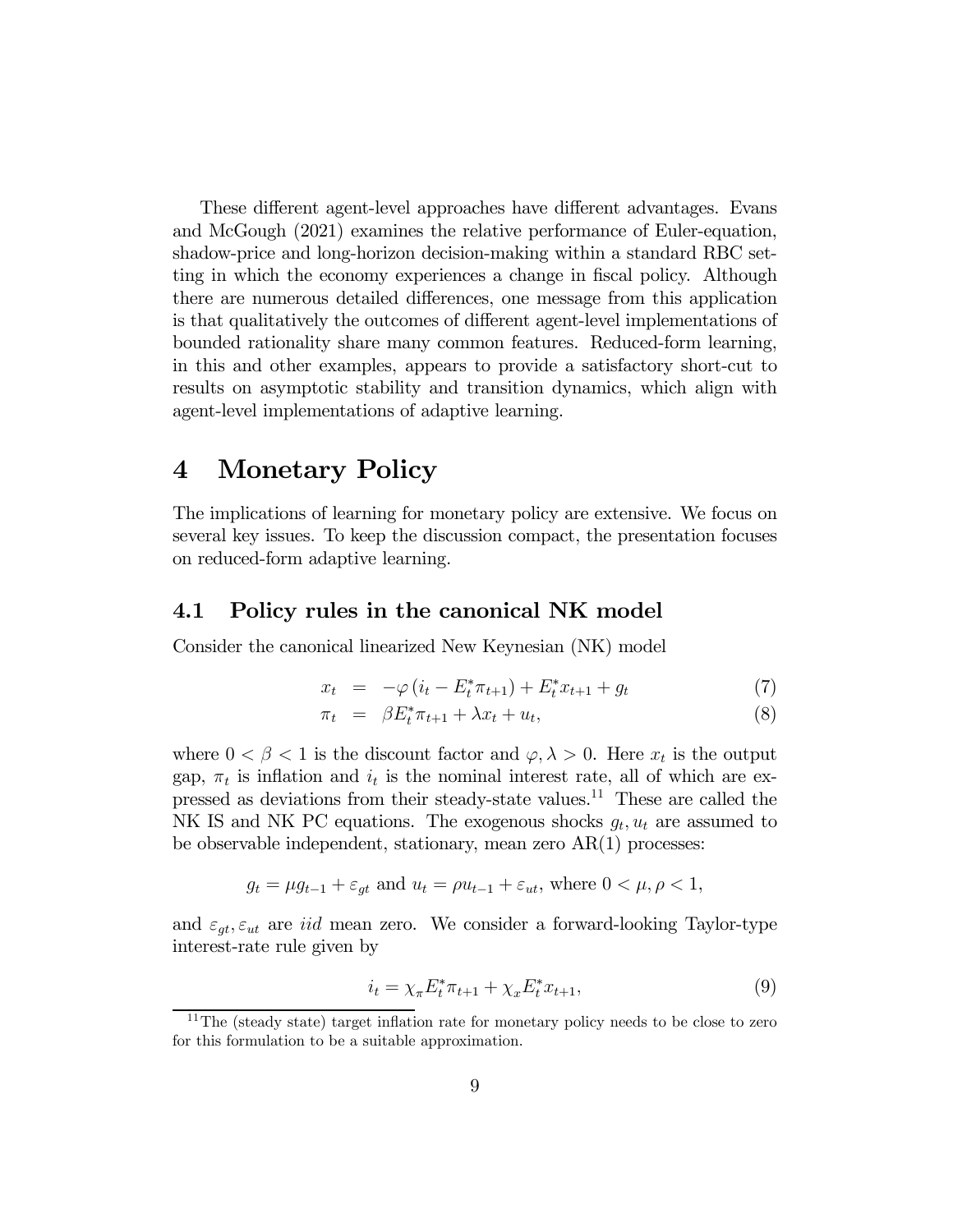where  $\chi_{\pi}, \chi_{x} > 0$ . John Taylor recommended  $i_t$  respond more than one-forone to inflation – the "Taylor principle"; for (9) this would mean  $\chi_{\pi} > 1$ . Substituting out  $i_t$  the model can be written as a bivariate forward-looking model

$$
y_t = ME_t^* y_{t+1} + Pv_t, \tag{10}
$$

where  $y'_t = (x_t, \pi_t)$  and  $v'_t = (g_t, u_t)$ , and M and P are  $2 \times 2$  matrices.<sup>12</sup>

The form of the "reduced-form" model (10) is a bivariate extension of the model (3), with the exception that in (10) we have suppressed the intercepts by expressing variables in deviation from mean form. When assessing stability under learning we include intercepts because agents need to learn the means of the variables they are forecasting. The model (10) is determinate, i.e. has a unique nonexplosive REE, when both roots of  $M$  lie inside the unit circle, and in this case the REE takes the form  $y_t = bv_t$ , where b is a  $2 \times 2$ matrix depending on the parameters.

Bullard and Mitra (2002) investigated this model for determinacy and stability under adaptive learning, for the policy rule (9) as well as for contemporaneous and backward-looking Taylor rules. Additional results, concerning stability of sunspot equilibria in the indeterminate case, were obtained by Honkapohja and Mitra (2004), Evans and McGough (2005) and, within a nonlinear setting, Evans and McGough (2020b). For the policy rule (9), two main results are that if  $\chi_{\pi} > 1$  and  $\chi_x$  is not too large then the model is determinate and the REE is stable under learning. However, for  $\chi_{\pi} > 1$  if  $\chi_x$  is too large the model is indeterminate with sunspot solutions that are stable under adaptive learning.<sup>13</sup> Thus forward-looking rules with  $\chi_{\pi} > 1$ should not respond too aggressively to expected future output gaps.

Optimal policy has also been studied in this set-up, see e.g. Clarida, Gali, and Gertler (1999) and Woodford (1999). Suppose the objective function of the policymaker can be approximated by  $E_t \sum_{s=0}^{\infty} \beta^s \left( \pi_{t+s}^2 + \alpha x_{t+s}^2 \right)$ . Under "optimal discretionary" policy the first-order condition (FOC) for optimal policy is  $\lambda \pi_t + \alpha x_t = 0$ . Under commitment the policymaker can do better, as a result of the effect on private sector expectations, and the corresponding FOC, for commitment under the "timeless perspective," is

<sup>12</sup>Under long-horizon adaptive learning, the assumption that agents know the form of the interest rate rule is non-trivial, and an important issue. See Eusepi and Preston (2010).

<sup>&</sup>lt;sup>13</sup>The possibility of REE sunspot equilibria was originally investigated by Shell (1977), Azariadis (1981), Azariadis and Guesnerie (1982), Cass and Shell (1983) and Azariadis and Guesnerie (1986). Early papers examining stability under learning of sunspot equilibria include Woodford (1990), Evans (1989) and Evans and Honkapohja (1994b).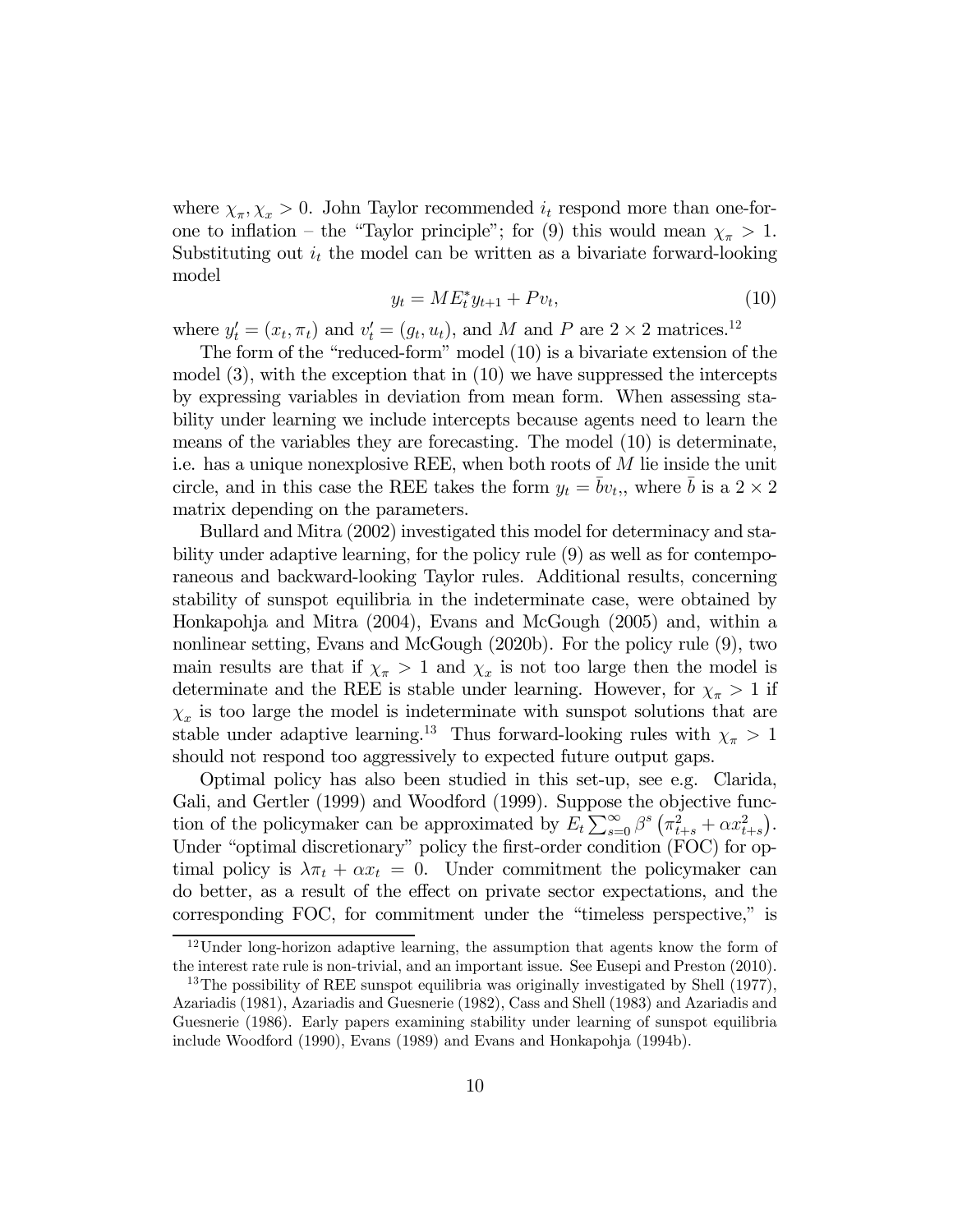$\lambda \pi_t + \alpha (x_t - x_{t-1}) = 0$ . A full specification of monetary policy requires provision of an interest-rate rule (or "reaction function") that implements the policy, consistent with the FOC.

For simplicity consider implementation of optimal discretionary policy. An apparently natural choice  $-$  a "fundamentals-based rule"  $-$  can be obtained as follows. Using the FOC  $\lambda \pi_t + \alpha x_t = 0$  in (8) to eliminate  $x_t$ , and imposing RE, gives a univariate forward-looking system in  $\pi_t$  driven by  $u_t$ . This can be solved to obtain the optimal REE  $\pi_t = \bar{d}_1 u_t$ , where  $\bar{d}_1$  depends on  $\beta$ ,  $\rho$ ,  $\lambda$  and  $\alpha$ , and  $x_t = -\alpha^{-1}\lambda \bar{d}_1 u_t$ . Substituting this solution into (7) and imposing RE it then follows that the interest rate satisfies

$$
i_t = \psi_u u_t + \psi_g g_t \tag{11}
$$

where  $\psi_u, \psi_a$  are functions of the parameters. For algebraic details see Evans and Honkapohja (2003b). When viewed as a policy rule to implement optimal monetary policy we call (11) the "fundamentals-based" interest-rate rule.

However, consider the system given by (7), (8) and the policy rule (11). Under adaptive learning agents have forecast rules

$$
\left(\begin{array}{c} E_t^* \pi_{t+1} \\ E_t^* x_{t+1} \end{array}\right) = a + bu_t,
$$

where a is  $2 \times 1$  and b is  $2 \times 2$ . The time t estimates  $a_t, b_t$  are updated over time using LS to regress  $\pi_{t+1}$  and  $x_{t+1}$  on an intercept and  $u_t$ <sup>14</sup> It is straightforward to show that the optimal REE is not E-stable and hence not stable under learning. Thus the apparently optimal policy rule (11) is fundamentally defective from the learning viewpoint.<sup>15</sup>

The key to implementing optimal policy so that it is stable under adaptive learning is to not assume agents have RE. To get an appropriate interest rate rule, combine equations (7) and (8) with the FOC  $\lambda \pi_t + \alpha x_t = 0$ , while taking subjective expectations  $E_t^* \pi_{t+1}, E_t^* x_{t+1}$  as given. Eliminating  $\pi_t$  and  $x_t$  from the system gives an interest-rate rule of the form

$$
i_t = \delta_\pi E_t^* \pi_{t+1} + \delta_x E_t^* x_{t+1} + \delta_g g_t + \delta_u u_t,
$$

where the coefficients depend on the underlying parameters. This is a Taylortype rule, viewed now as responding to private-sector expectations, but augmented by a dependence on the observed exogenous shocks. It can be shown

<sup>&</sup>lt;sup>14</sup> Agents could also include  $q_t$  as a regressor. This does not affect the results.

<sup>&</sup>lt;sup>15</sup>The system is also indeterminate under the fundamentals-based rule.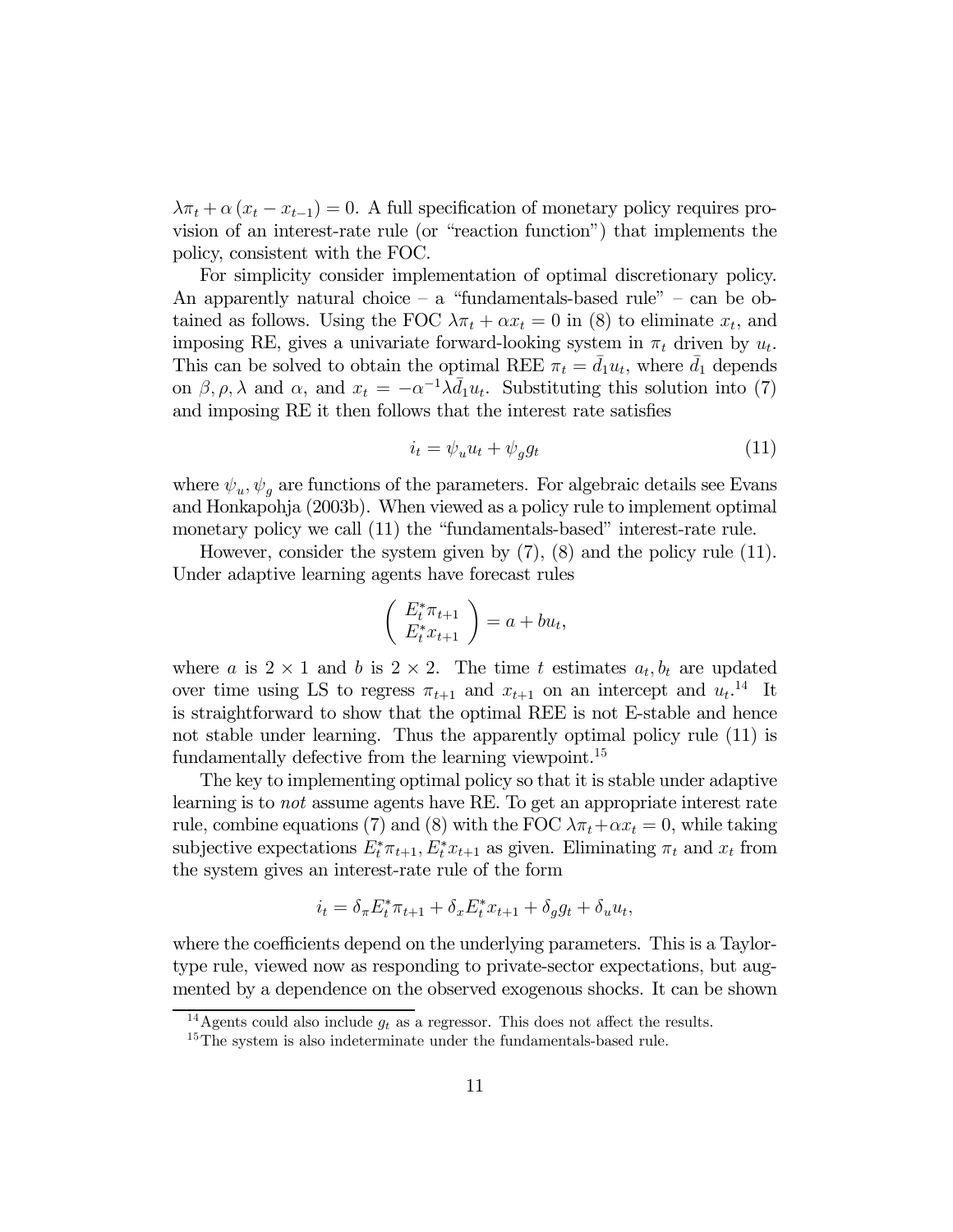that this "expectations-based" rule is stable under LS learning: agents will learn over time to have RE and the economy will converge to optimal discretionary policy. Again, see Evans and Honkapohja (2003b) for details.

These results carry over to the case in which policymakers can commit to optimal policy satisfying the timeless perspective: the corresponding fundamentals-based rule is unstable under learning, while the analogous expectations-based rule is stable under learning. See Evans and Honkapohja (2006).

#### 4.2 Neo-Fisherian policy

Following the Financial Crisis of 2008-9, the US federal funds rate was essentially at the zero lower bound (ZLB) for the whole period 2009 — 2015. Beginning Dec. 2015 the Fed started to normalize interest rates. This can be viewed as a return to a Taylor rule. The Neo-Fisherian view— see Cochrane (2011), Cochrane (2016), Williamson (2016b), Williamson (2016a) – is that normalization should instead be to a fixed interest rate peg at the steady state level consistent with the 2% inflation target. Based on adaptive learning, Evans and McGough (2018b) and Evans and McGough (2018a) argue that the neo-Fisherian view is misguided.

Neo-Fisherianism starts from the Fisher equation

$$
i = r + \pi
$$

where  $i$  is the net nominal interest rate,  $r$  is the corresponding real interest rate and  $\pi$  is the inflation rate. In steady state r is determined by  $\beta$  and the growth rate. The neo-Fisherian argument is simple: given  $r$ , if the inflation target is  $\bar{\pi}$  then *i* should be set at  $\bar{\imath} \equiv r + \bar{\pi}$ . In the basic NK model, and for simplicity ignoring exogenous shocks, the steady state is an REE and it must satisfy  $E_t^* \pi_{t+1} = \pi = \overline{i} - r = \overline{\pi}.$ 

The neo-Fisherian policy conclusion is that if interest rates are low and inflation and expected inflation are below target, policymakers should set a fixed interest rate peg at the higher level  $\bar{\imath} = r + \bar{\pi}$ . The Fisher equation then, according to this view, ensures that  $\pi$ ,  $E_t^* \pi_{t+1}$  increase in line with  $\bar{\imath}$ . The neo-Fisherian argument goes against conventional wisdom that lower i increases  $\pi$  by increasing demand. Evans and McGough (2018b) argue that the conventional view is right, and that neo-Fisherian policies are prone to instability and recession.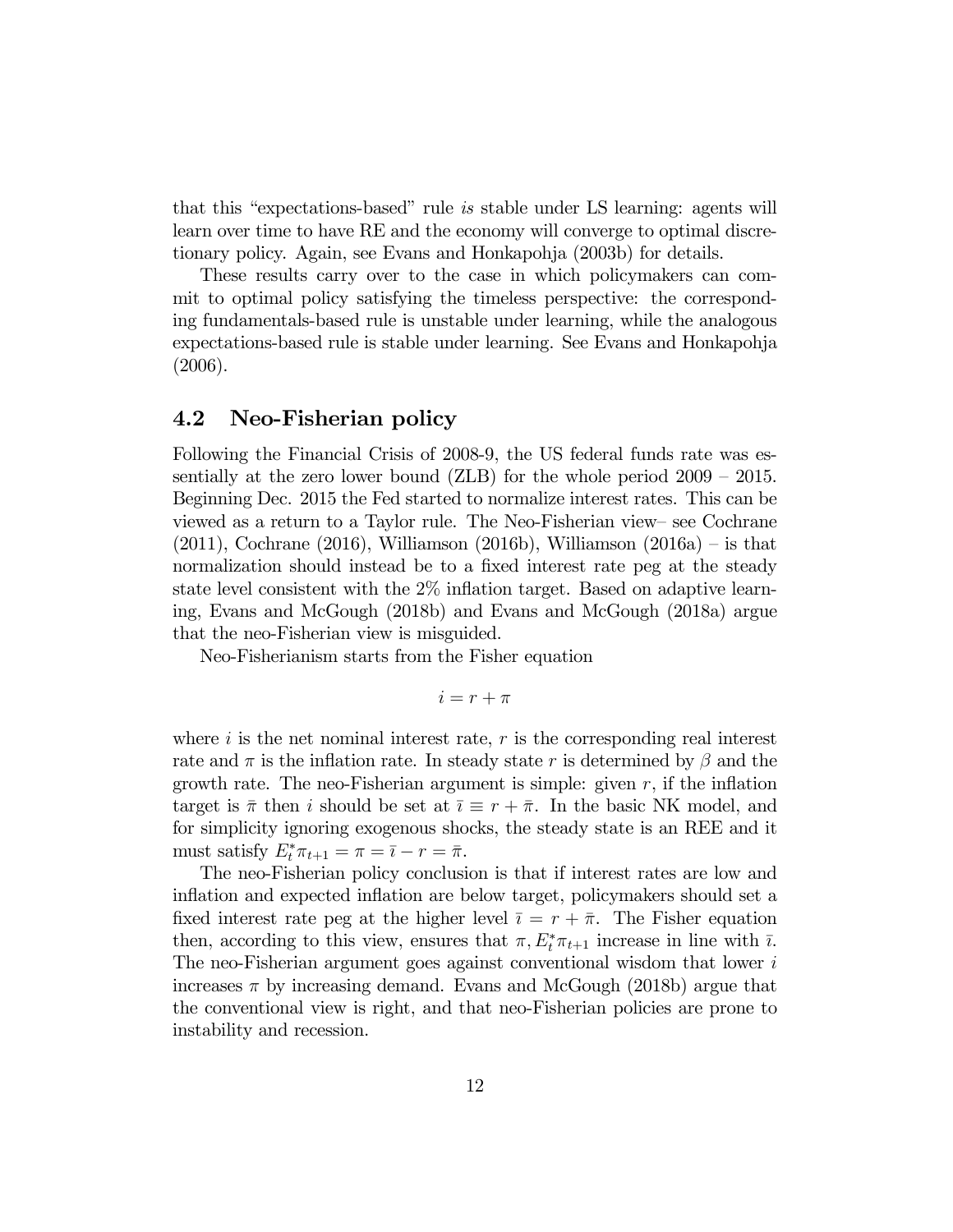How does the Evans-McGough critique of the neo-Fisherian policy view differ from the view based simply on an RE perspective? It is well-known that a fixed interest-rate peg can lead to indeterminacy, i.e. to multiple REE, and from a purely RE perspective the implications of indeterminacy are unclear. One cannot rule out the RE solutions a priori, and in the current case there is a continuum of solutions that are well-behaved and converge to the steady state. Indeed, Cochrane (2016) and Williamson (2016a) recognize this indeterminacy, and focus on the RE result that, following an increase in the interest rate peg, all of these RE paths converge to the higher inflation steady state.

The adaptive learning perspective is that multiplicity begs an assessment of stability, and stability results are in general model dependent. For example, in some models with an indeterminate steady state, both the steady state and sunspot solutions in a neighborhood of the steady state are stable under learning, while in other cases these solutions are not stable under learning. Similarly in models with multiple RE steady states, one or more RE steady states may be stable under learning while other steady states are not. In the current case an analysis of stability under learning is therefore required.

Evans and McGough (2018b) investigate this in detail using the longhorizon New Keynesian models developed in Eusepi and Preston (2010) and employed in Evans, Honkapohja, and Mitra (2016). However, Evans and McGough (2018b) also illustrate their arguments using a simple short-horizon model introduced by Kocherlakota (2016) and used by Williamson (2016a) in discussing an earlier version of Evans and McGough (2018b).

This simplified NK model may be written

$$
x_t = -\sigma^{-1}(i_t - E_t^* \pi_{t+1} - r) + E_t^* x_{t+1}
$$
\n(12)

$$
\pi_t = \xi x_t + u_t \tag{13}
$$

$$
i_t = \bar{i} + \chi_{\pi} E_t^* (\pi_{t+1} - \bar{\pi}), \tag{14}
$$

where  $\sigma, \xi \geq 0$ . Here x is the output gap,  $\pi$  is the net inflation rate (now not in deviation from mean form),  $\bar{\pi}$  is the inflation target, which we now make explicit, *i* is the net nominal interest rate, and  $\bar{i} = r + \bar{\pi}$  is the interest-rate target. Equation (12) is the IS-relation. Equation (13) is a non-accelerationist Phillips curve with slope  $\xi > 0$ ; this curve can be viewed as an NK Phillips curve with the usual dependence on  $E_t^* \pi_{t+1}$  eliminated, and  $u_t$  is a white noise inflation shock. Equation (14) is the policy rule:  $\chi_{\pi} = 0$  corresponds to an interest-rate peg and  $\chi_{\pi} > 1$  satisfies the Taylor principle. The interest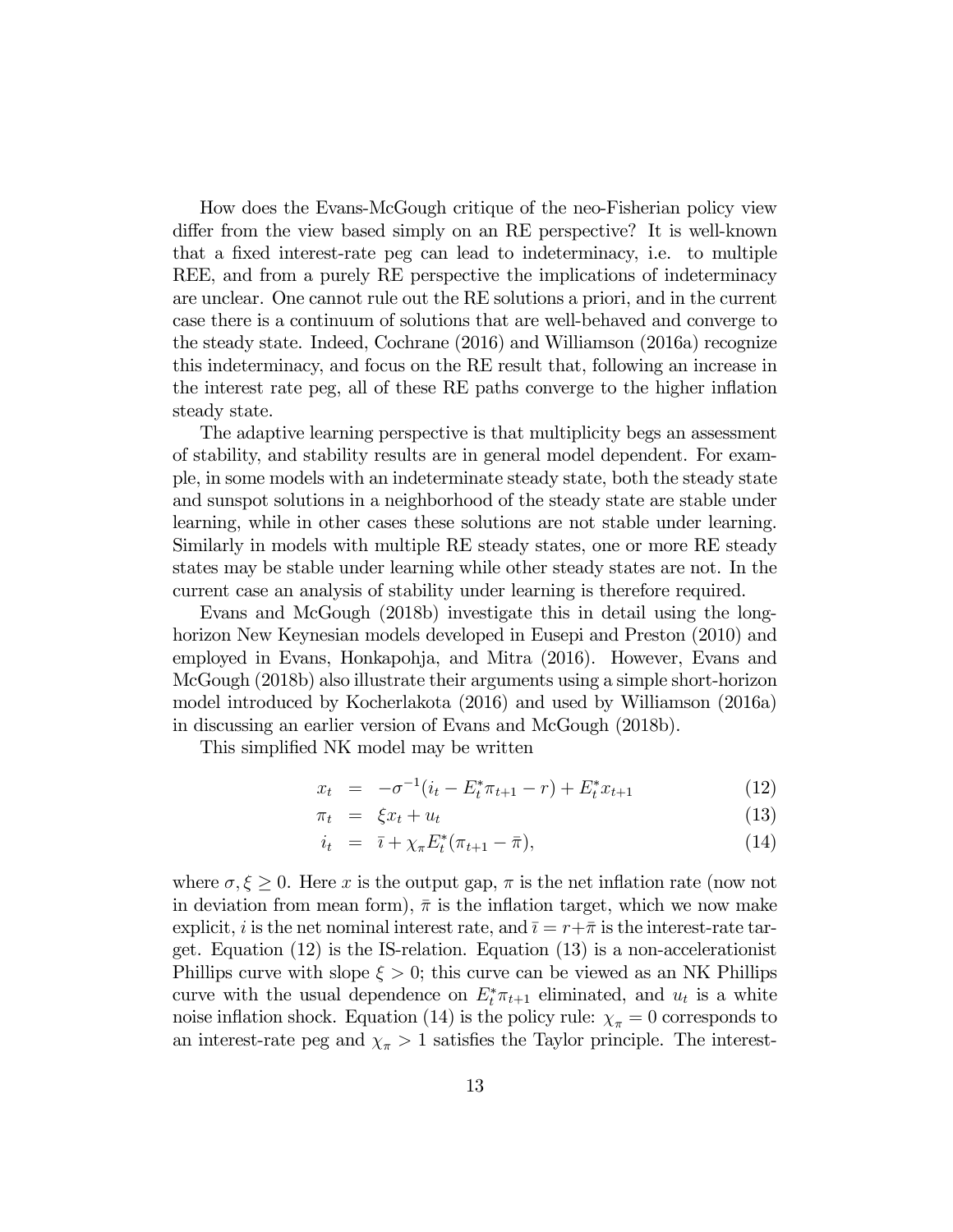rate and inflation targets are assumed compatible with a long-run steady state:  $\bar{\pi} = \bar{i} - r$ . The non-stochastic steady state of this model (for  $u_t \equiv 0$ ) is given by  $x_t = \bar{x} = \xi^{-1} \bar{\pi}, i_t = \bar{i}, \text{ and } \pi_t = \bar{\pi}.$ 

The simplified model  $(12)-(14)$  has, as an REE, the stochastic steady state  $x_t = \bar{x}$  and  $\pi_t = \bar{\pi} + u_t$ , so that  $E_t \pi_{t+1} = \bar{\pi}$ . The model can be reduced to a univariate framework by assuming agents understand (13), so that

$$
E_t^* x_{t+1} = \xi^{-1} E_t^* \pi_{t+1}.
$$

Combining equations we get the temporary equilibrium model

$$
\pi_t = (1 - \psi)\bar{\pi} + \psi E_t^* \pi_{t+1} + v_t, \text{ where } \psi = 1 - \sigma^{-1} \xi \left( \chi_{\pi} - 1 \right). \tag{15}
$$

Under adaptive learning we assume agents do not fully trust the inflation target  $\bar{\pi}$  because they have doubts about either the central bank's commitment and/or its ability to hit the target. Thus private agents update their inflation forecasts using observed data according to the rule

$$
E_t^* \pi_{t+1} = a_t, \text{ where } a_t = a_{t-1} + t^{-1}(\pi_{t-1} - a_{t-1}), \tag{16}
$$

where we here focus on the decreasing gain case.

Our set-up under adaptive learning is a special case of Section 2, and the E-stability principle immediately gives the key result. Because the shock is white noise the forecast PLM is just  $E_t^* \pi_{t+1} = a$ . The corresponding ALM is  $\pi_t = (1 - \psi)\bar{\pi} + \psi a + v_t$  with associated forecasts  $E_t^* \pi_{t+1} = T(a) =$  $(1 - \psi)\overline{\pi} + \psi a$ . E-stability thus holds when  $\psi$  < 1 and fails when  $\psi > 1$ . An interest-rate peg corresponds to  $\chi_{\pi} = 0$  and  $\psi > 1$ , and thus fails to be E-stable, whereas E-stability holds if  $\chi_{\pi} > 1$  since then  $\psi < 1$ . These results extend to the case in which  $u_t$  is a stationary AR(1) process.

It follows that the REE steady state is stable under adaptive learning when  $\chi_{\pi} > 1$  but not when  $\chi_{\pi} = 0$ : inflation does not converge to the policy target under an interest-rate peg.<sup>16</sup> Instead an interest-rate peg generates trajectories that push away from the steady state.

Further results confirming the instability under learning of interest-rate pegs are provided in Evans and McGough (2018b), including results for longhorizon NK models; the paper also discusses the policy implications for normalizing interest rates in the wake of the Great Recession. In particular they

 $16$ Under an interest-rate peg there are also stationary sunspot equilibria. These solutions are also unstable under learning.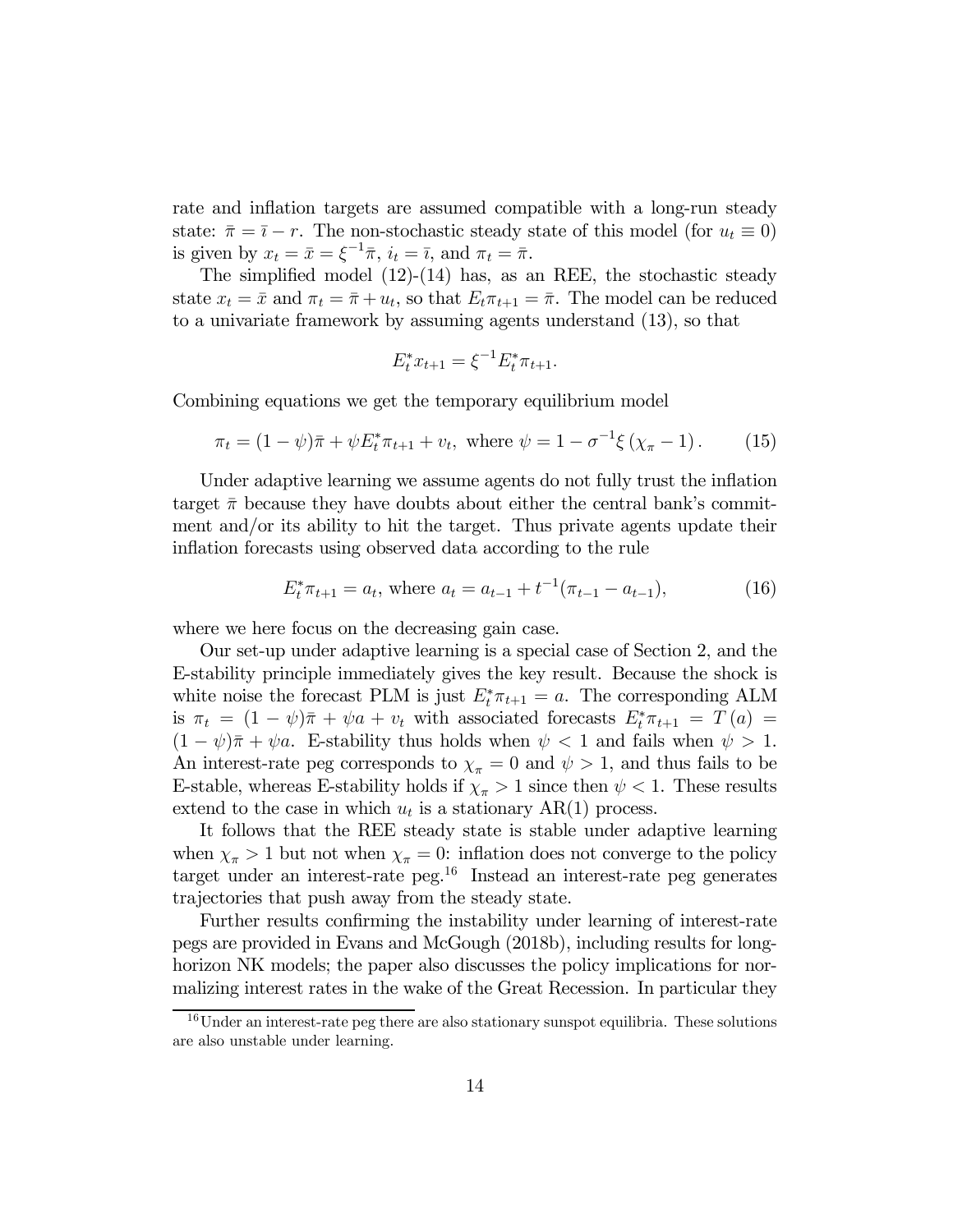find that, when inflation expectations are below the target inflation rate, implementation of an interest-rate peg at a higher rate is likely to lead to generate explosive trajectories pushing away from steady state, with decreasing output and inflation.

The instability result for fixed interest-rate pegs in the basic NK model of Section 4.1 was already implied by the results of Bullard and Mitra (2002). Indeed the problems with fixed interest rate pegs in macromodels had earlier been analyzed by Howitt (1992).

#### 4.3 Unstable Inflation targets

The ZLB to interest rates was a binding constraint in the US and other countries following 2007. One policy response suggested for relaxing this constraint is to raise the inflation target  $\bar{\pi}$ . The higher nominal interest rate target  $\bar{i} = \bar{\pi} + r$  would provide more room for reductions in i when there are large adverse demand shocks. A caution to this based on adaptive learning considerations arises from the possibility of persistent learning dynamics. Branch and Evans (2017) make the point that increases in the inflation target can lead to temporarily self-fulfilling but unstable learning dynamics.

The essence of the argument can be given in a simple univariate model. Consider a flexible-price representative-agent economy with money in the utility function and a fixed per-period endowment of perishable goods. When log-linearized around the steady state the system can be reduced to two equations: the Fisher equation  $\hat{i}_t = E_t^*(\pi_{t+1} - \bar{\pi}) + r_t$ , where  $\hat{i}_t$  is the deviation of the interest rate from its steady-state value and  $r_t$  is a white-noise shock to the real interest rate; and a contemporaneous Taylor-interest-rate rule,  $\hat{i}_t = \alpha (\pi_t - \bar{\pi}),$  where  $\alpha > 1$ .<sup>17</sup> Combining equations gives

$$
\pi_t = \alpha^{-1}(\alpha - 1)\bar{\pi} + \alpha^{-1} E_t^* \pi_{t+1} + \alpha^{-1} r_t.
$$
 (17)

This equation is a special case of the Section 2 model. There is a unique nonexplosive REE that takes the form  $\pi_t = \bar{\pi} + \alpha^{-1} r_t$ , and this solution is stable under learning since  $\alpha > 1$ . Suppose, however, that agents overparameterize this solution by allowing for  $AR(1)$  dynamics,

$$
\pi_t = a + b\pi_{t-1} + \varepsilon_t.
$$

<sup>&</sup>lt;sup>17</sup>See Evans and McGough (2018a) for further details of the underlying temporary equilibrium system in a closely related set-up.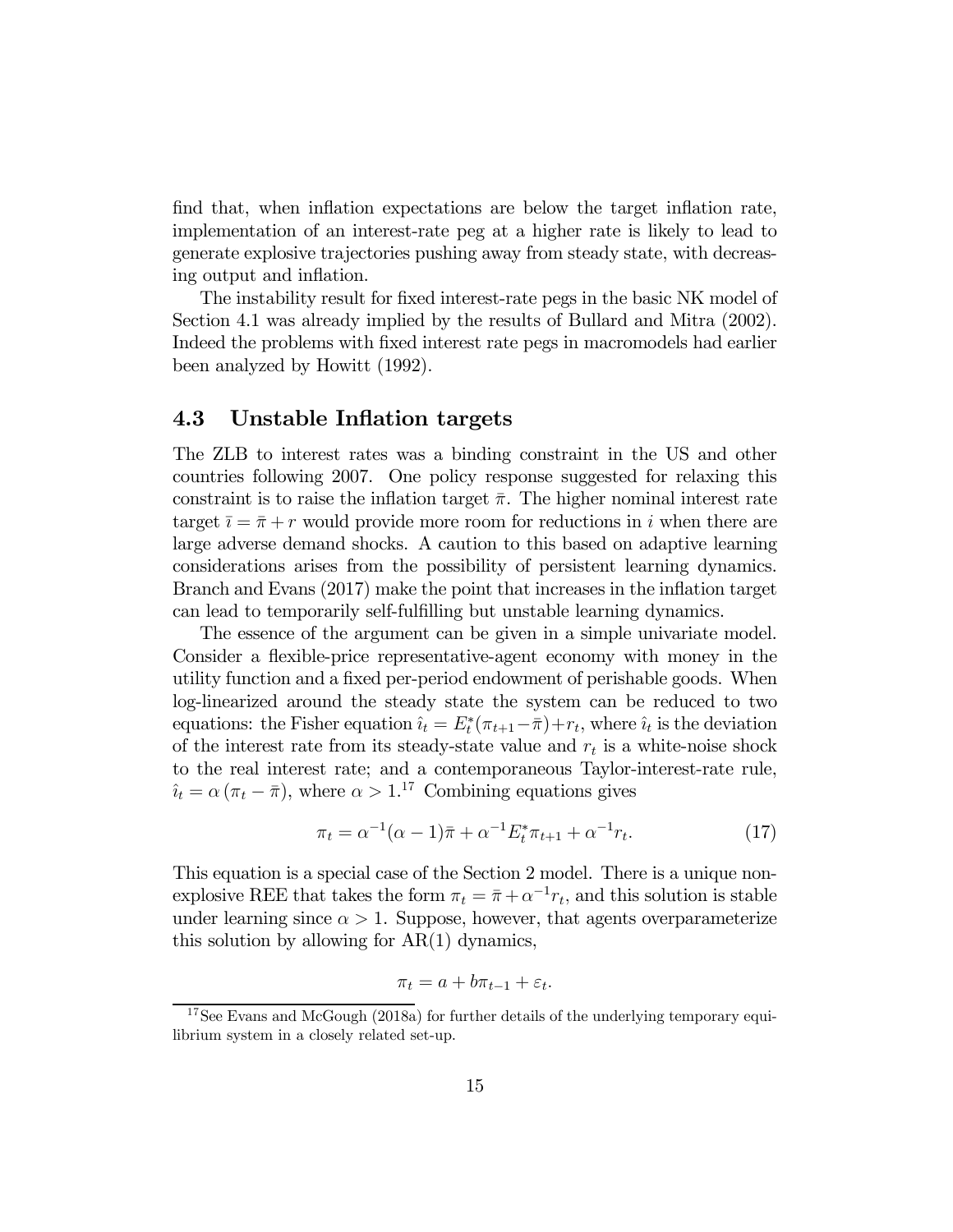Thus agents allow for the possibility that inflation is serially correlated.18 In the REE  $b = 0$  and the solution  $(a, b) = (\bar{\pi}, 0)$  is E-stable and thus stable under learning. However, Branch and Evans (2017) show that when constantgain LS learning is used, there are "escape dynamics" of the type documented in various settings by Sargent (1999), Cho, Williams, and Sargent (2002), McGough  $(2006)$ , Kasa  $(2004)$  and Branch and Evans  $(2011).<sup>19</sup>$ .

Stochastic simulations find that occasionally paths arise in which  $(a_t, b_t)$ converge, for a sustained period of time, to near  $(0,1)$ , a random-walk forecast, during which time  $\pi_t$  is volatile, before eventually  $(a_t, b_t)$  returns to near the REE  $(\bar{\pi}, 0)$ . The intuition for this is that while  $(a, b) = (0, 1)$  does not correspond to an equilibrium, it is approximately self-fulfilling. To see this note that under the PLM  $(a, b)$  the corresponding forecast, under the assumption that expectations are formed at the start of t, is  $E_t^* \pi_{t+1} = a(1+b) + b^2 \pi_{t-1}$ . Inserting this into (17) gives the ALM

$$
\pi_t = \alpha^{-1}(\alpha - 1)\bar{\pi} + \alpha^{-1}a(1+b) + \alpha^{-1}b^2\pi_{t-1} + \alpha^{-1}r_t \equiv T_a(a, b) + T_b(a, b)\pi_{t-1} + \alpha^{-1}r_t
$$

The REE corresponds to the fixed point of  $T(a, b) = (T_a(a, b) + T_b(a, b))$ given by  $(a, b) = (\bar{\pi}, 0)$ . However if  $\alpha > 1$  is close to 1 then  $(a, b) = (0, 1)$  is close to being rational in the sense the forecasts are almost self-fulfilling.

Near random-walk forecasts arise from occasional sequences of random shocks  $r_t$  that are interpreted under LS learning as a positively serially correlated inflation process. The frequency and likelihood of random-walk beliefs depend on how close  $\alpha$  is to one, and it also depends on the level of the inflation target  $\bar{\pi}$ . An increase in the inflation target results in a sequence of forecast errors that is particularly likely to induce random walk beliefs. Branch and Evans (2011) show that these key insights and similar results arise in sticky-price bivariate New Keynesian models including versions that incorporate trend inflation.

There are clear implications for policy. If a central bank increases its inflation target their commitment to the new target needs to be as credible as possible: if agents constrain their forecasts to impose the new target as the mean, then random walk beliefs will not arise. Alternatively, the policy rule should employ a large reaction coefficient  $\alpha$  to prevent drifts in expectations towards random walk beliefs.

<sup>&</sup>lt;sup>18</sup>Indeed there is another REE with AR(1) parameter  $\alpha^{-1}$ . This solution is explosive, though with  $\alpha > 1$  close to 1, it is only mildly explosive.

<sup>19</sup>See also Evans and Honkapohja (1993a) and Evans and Honkapohja (2001), Ch. 14.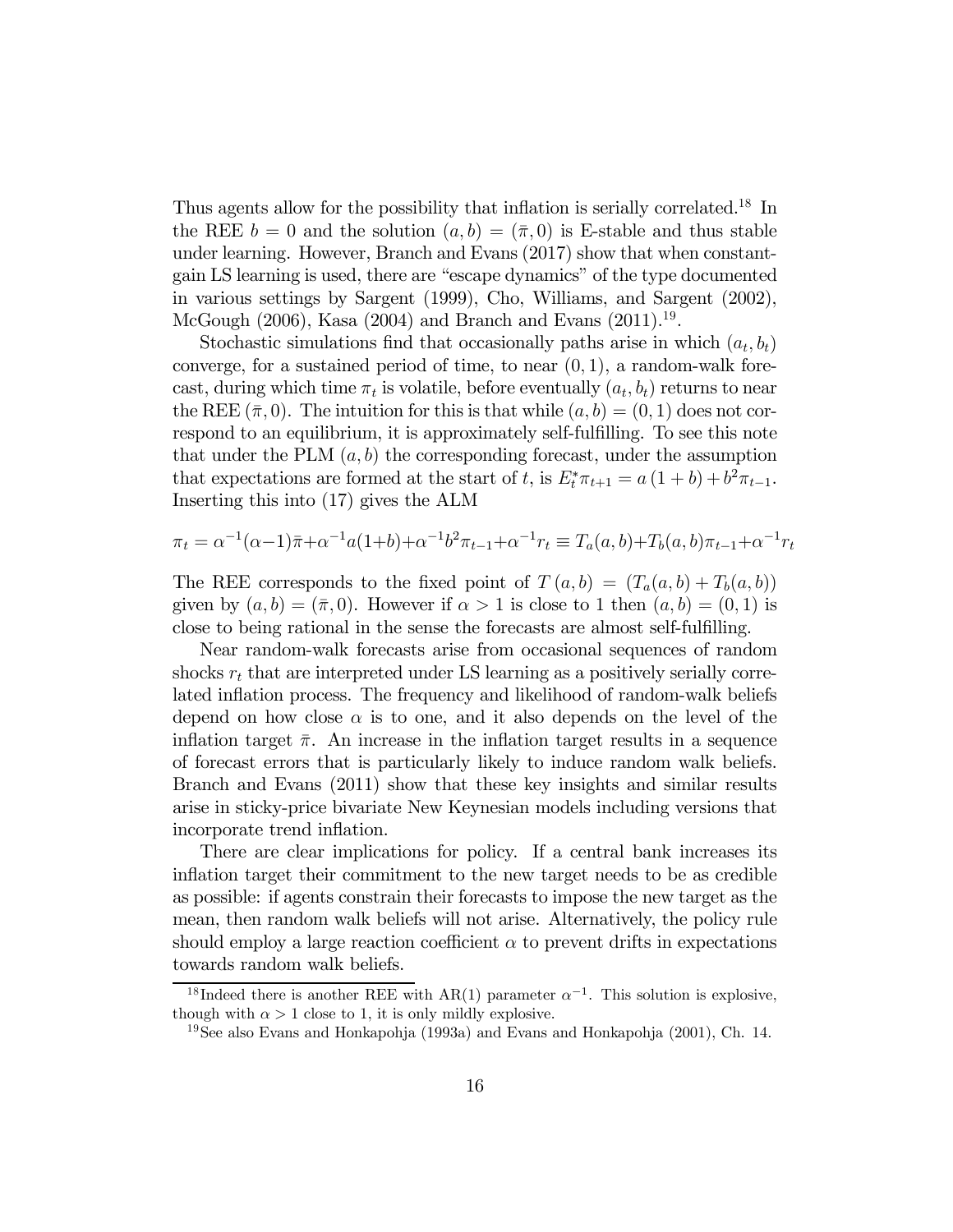### 5 Policy in Nonlinear Models

In nonlinear models of the form (1), multiple steady states can arise, and adaptive learning can play a central role for policy.20 We focus on two applications.

### 5.1 Hyperinflation

Monetary models in which government expenditure is partly or wholly financed by money creation can have two steady states. The simplest set-up is an overlapping generations model. For the case in which a real deficit  $d_t$  is financed by money creation, i.e.  $p_t d_t = h_t - h_{t-1}$ , and in which the real demand for money  $m_t = h_t/p_t$  by young agents is a negative function  $m(\pi_{t+1}^e)$ , where  $\pi_{t+1} = p_{t+1}/p_t$  is the inflation factor, the temporary equilibrium equation takes the form  $\pi_t = m(\pi_t^e) / (m(\pi_{t+1}^e) - d_t)$ . Here and in Section 5.2 it is convenient to use the notation  $\pi_{t+1}^e \equiv E_t^* \pi_{t+1}$  and  $\pi_t^e \equiv E_{t-1}^* \pi_{t+1}$ 

If utility of consumption takes an additive log form, then, for suitable endowments of labor time,  $m(\pi_{t+1}^e) = a - b\pi_{t+1}^e$  for  $a, b > 0$  provided this is positive. If  $d_t = d > 0$  is not too large there are two perfect foresight steady-state inflation rates  $\pi^A < \pi^B$ .

This model has been studied under both RE and adaptive learning. See Sargent and Wallace (1987), Evans and Ramey (1995), Evans, Honkapohja, and Marimon (2001) and Marcet and Nicolini (2003). The RE literature focused on the result that the low-inflation steady state  $\pi^A$  is determinate while  $\pi^B$  is indeterminate. There are thus perfect foresight paths  $\pi_t$ , starting from an initial inflation rate  $\pi^A < \pi_0 < \pi^B$ , in which  $\pi_t \to \pi^B$ . These were viewed as hyperinflation paths. However, these perfect foresight hyperinflation paths have an apparently paradoxical policy implication. An increase in the deficit d increases  $\pi^{A}$  and decreases  $\pi^{B}$ . Consequently this suggests that if  $\pi_t = \pi^B$ , then inflation can be reduced by increasing the deficit.<sup>21</sup>

Adaptive learning provides the opposite policy conclusion. Under a steadystate learning rule like (16) it can be shown that  $\pi^{A}$  is locally stable under learning, while  $\pi^B$  is locally unstable. This holds also in stochastic versions of the model, in which  $d_t$  is random with mean d. Hyperinflation can still

<sup>20</sup>A more general set-up that allows for expectations of nonlinear functions of future variables, takes the implicit form  $E_t^*Q(y_t, y_{t-1}, y_{t+1}, w_t) = 0$ , where  $E_t^*$  denotes subjective conditional expectations.

<sup>&</sup>lt;sup>21</sup>This assumes *d* is not increased to more than the level at which  $\pi^A$  and  $\pi^B$  coalesce.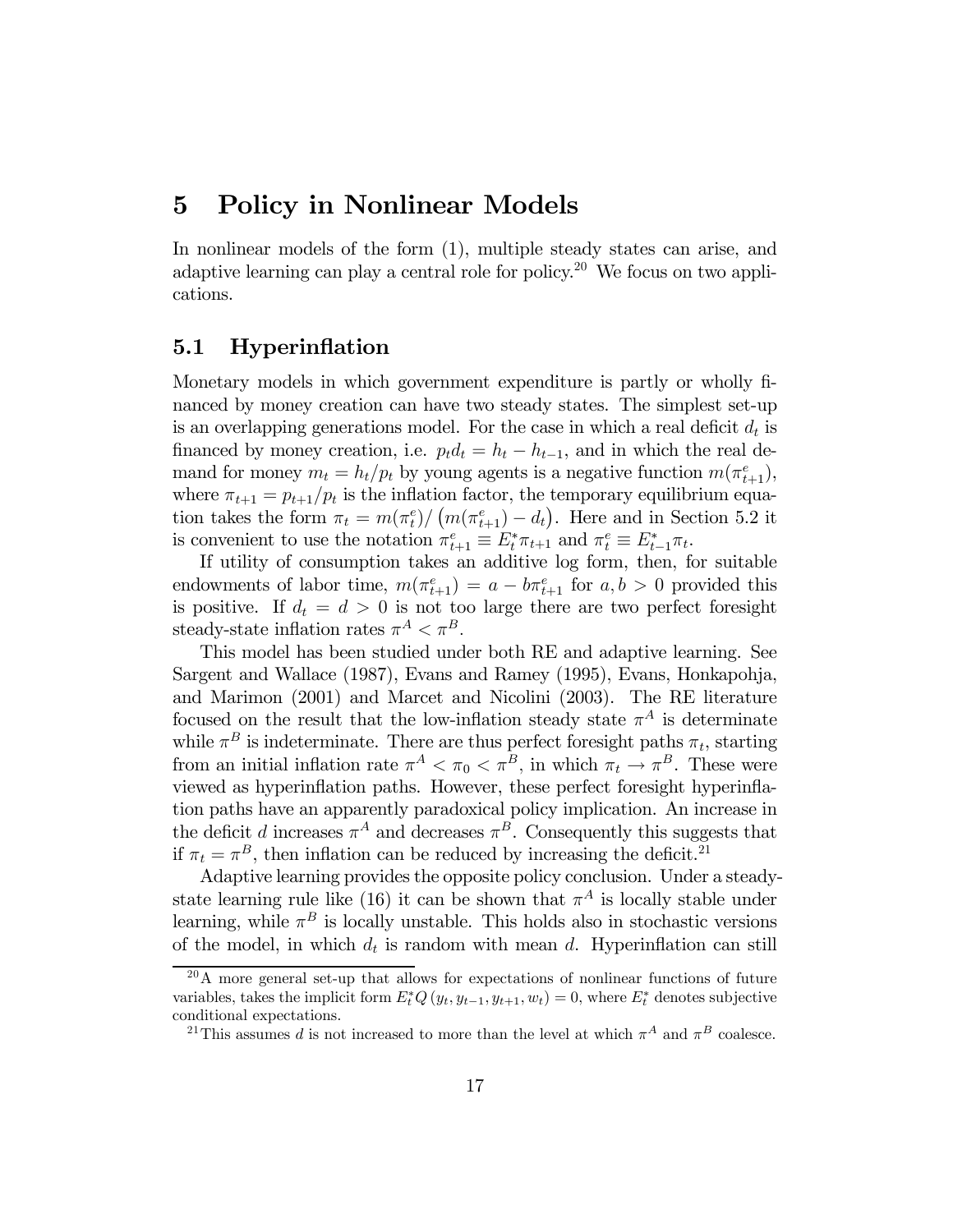emerge if a sequence of random shocks happens to drive expectations above  $\pi^B$ , at which point inflation under adaptive learning will tend to explode along an unstable inflationary path that, if unimpeded, would lead to currency collapse.<sup>22</sup>

Evans, Honkapohja, and Marimon (2001) and Marcet and Nicolini (2003) extend the adaptive learning model in two directions. Evans, Honkapohja, and Marimon (2001) assume there is a limit on the ratio  $\lambda$  of the deficit d relative to GDP (the portion of goods, produced by the young, entering the market). This ensures there will always exist a steady state that is stable under learning, even if d is large. For d small enough so that  $\pi^A$  and  $\pi^B$ exist, and for  $\lambda$  large, there are now three steady states  $\pi^A < \pi^B < \pi^C$ , with  $\pi^A$  and  $\pi^C$  locally stable under learning. The comparative statics for policy in this version of the model are now natural at both  $\pi^A$  and  $\pi^C$ <sup>3</sup>, and, furthermore, Evans, Honkapohja, and Marimon (2001) provide laboratory evidence in support of the adaptive-learning predictions.<sup>24</sup>

Marcet and Nicolini (2003) place the hyperinflation model, with two steady states  $\pi^A < \pi^B$ , within an open economy context. Under normal policy, the foreign exchange rate is flexible and purchasing power parity holds. However, if inflation would otherwise be above some critical level  $\pi^U > \pi^B$ then policymakers switch to an exchange-rate rule regime with the target exchange rate target chosen so that the inflation rate is reduced to  $\pi = \pi^A$ . This stabilizes inflation and expected inflation, at which point the exchange-rate rule regime is lifted. Marcet and Nicolini (2003) show that this set-up can lead to recurring bouts of hyperinflation that fit the stylized facts of South American countries subject to recurring hyperinflation episodes.<sup>25</sup> The policy implications are again natural, e.g. a reduction in the deficit lowers the frequency of hyperinflation episodes.

<sup>&</sup>lt;sup>22</sup>Such paths under learning also arise if  $d$  is so large that no steady state exists. The possibility of currency collapse under bounded rationality was emphasized in Evans and Ramey (1995).

 $^{23}$ Evans and Honkapohja (2007) show how Paul Samuelson's correspodence principle, linking comparative statics to stability, extends to expectational stability.

 $^{24}$ In related work Evans, Honkapohja, and Marimon (2007) show, in a cash-in-advance model with government spending partly financed by seigniorage, that, if the intertemporal elasticity of substitution of labor is less than one, there is an indeterminate steady state with sunspot equilibria that are stable under adaptive learning. Fiscal policy can be used to eliminate the sunspot equilibria.

<sup>&</sup>lt;sup>25</sup>Marcet and Nicolini (2003) use gains that switch endogenously between constant and decreasing gain. This leads to eventual convergence to the low-inflation steady state.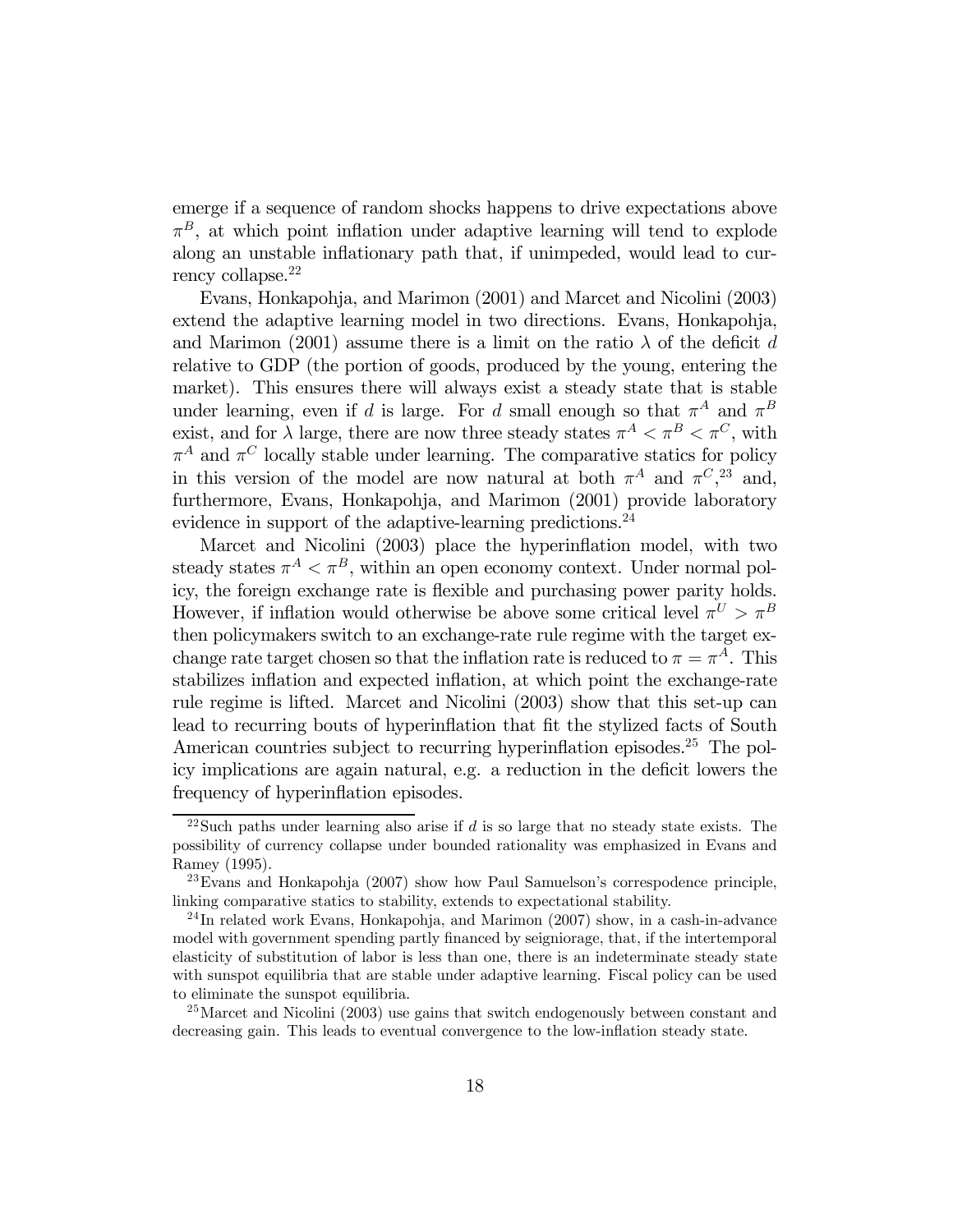A formally similar structure underlies several papers on stock-price dynamics. In Branch and Evans (2011) there are two distinct self-fulfilling solutions, a fundamentals steady state and a dynamically explosive rational bubble solution. In Adam, Marcet, and Nicolini (2016) the fundamentals steady state is complemented by a singularity that is the analog of an explosive rational bubble. In both papers, under adaptive learning the fundamentals steady state is locally stable, but is prone to unstable trajectories that temporarily go away from the fundamentals steady state.

#### 5.2 Stagnation and the ZLB

Multiple steady states arise in New Keynesian models as a result of the ZLB for net interest rates. As emphasized by Benhabib, Schmitt-Grohe, and Uribe (2001), if the interest-rate rule satisfies the Taylor principle at the targeted steady state inflation rate  $\pi_t \equiv p_t/p_{t-1} = \pi^*$ , then for continuous interestrate rules there will exist another steady state at  $\beta^{-1} \leq \pi_L < \pi^*$ . Thus we have two RE steady states, a locally determinate steady state at  $\pi^*$  and a locally indeterminate steady state at  $\pi_L$ .<sup>26</sup>

As in the neo-Fisherian set-up, under RE this global indeterminacy raises the question of which solution should be selected. Since there are an infinity of RE paths, indexed by initial expectations, that converge to the  $\pi_L$  steady state, one possible view is that one of these paths is most likely. An alternative RE viewpoint is that, faced with global indeterminacy, a determinate steady state, here the  $\pi^*$  steady state, should be selected. The adaptive learning perspective instead argues that an expectational stability analysis is required: attainable RE solutions are those that can be reached over time by an adaptive learning process (an "evolutionary process" in the terminology of Sargent (2008))).

The situation under adaptive learning is presented most simply using the NK model based on Rotemberg price-adjustment costs. Evans, Guse, and Honkapohja (2008) show that under Euler-equation learning this leads to a

<sup>26</sup>This model also has rational sunspot equilibria.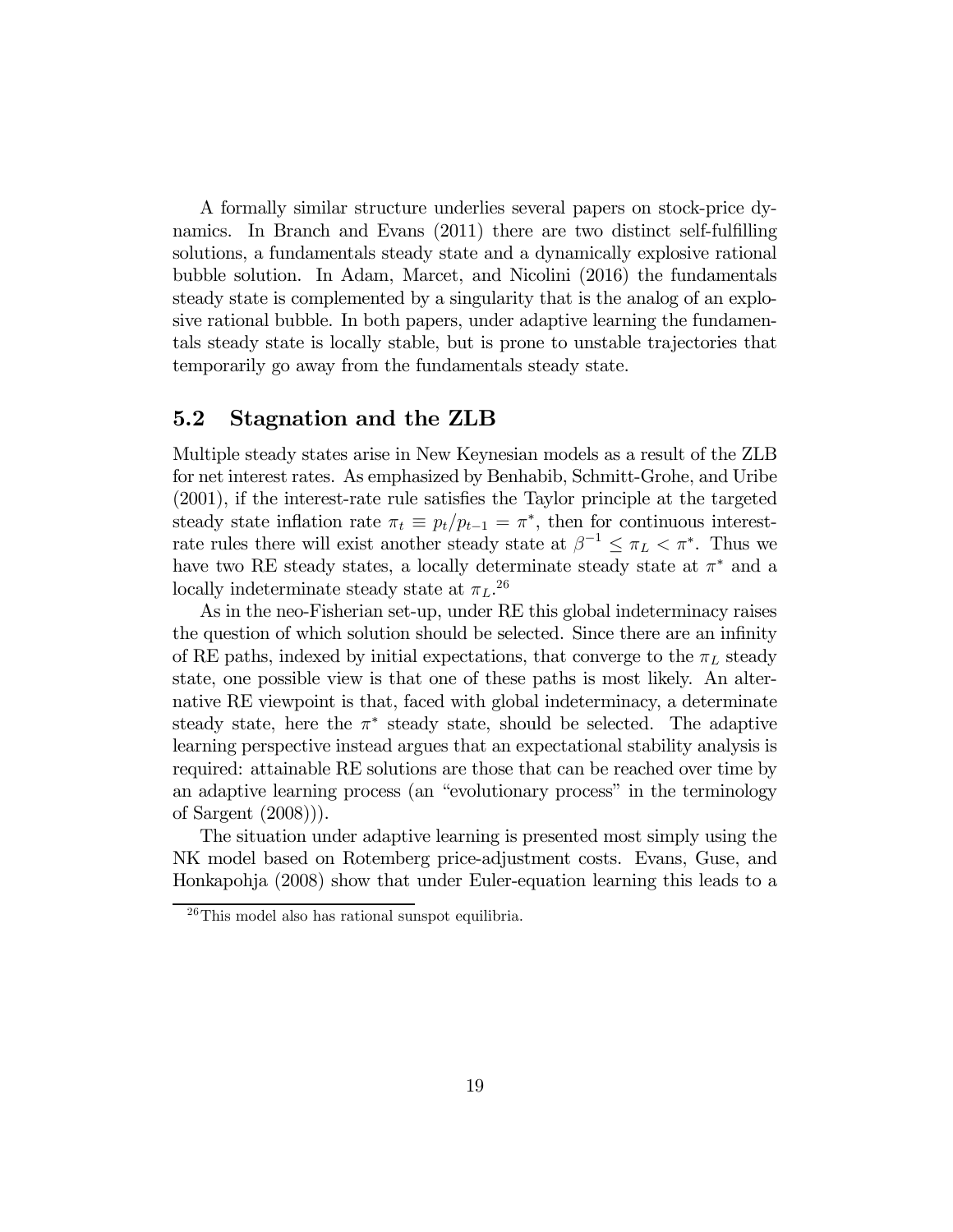nonlinear bivariate temporary equilibrium system:

$$
\frac{\alpha \gamma}{\nu} (\pi_t - 1) \pi_t = \beta \frac{\alpha \gamma}{\nu} (\pi_{t+1}^e - 1) \pi_{t+1}^e + (c_t + g_t)^{(1+\varepsilon)/\alpha} - \alpha \left( 1 - \frac{1}{\nu} \right) (c_t + g_t) c_t^{-\sigma_1} c_t = c_{t+1}^e (\pi_{t+1}^e / \beta R (\pi_t))^{1/\sigma_1},
$$

where  $c_t$  is consumption,  $g_t$  is government spending and  $R(\pi)$  is the interestrate rule. Here  $\pi_{t+1}^e$  and  $c_{t+1}^e$  denote  $E_t^*\pi_{t+1}$  and  $E_t^*c_{t+1}$ . The first equation is the NK Phillips curve and the second equation is the consumption Euler equation.<sup>27</sup> Here  $\pi_{t+1}^e$  and  $c_{t+1}^e$  denote  $E_t^*\pi_{t+1}$  and  $E_t^*c_{t+1}$ 



Figure 1: Locally stable targeted steady state E and stagnation path starting from A

Figure 1 shows the situation under adaptive learning. The targeted steady state  $\pi^*$  at E is locally stable under learning, whereas the unintended lowinflation steady state  $\pi_L$  at U is not locally stable under learning. It is worth noting that the levels of consumption (and output) are about the same at

 $27A$  long-horizon version of this model under adaptive learning is developed in Benhabib, Evans, and Honkapohja (2014).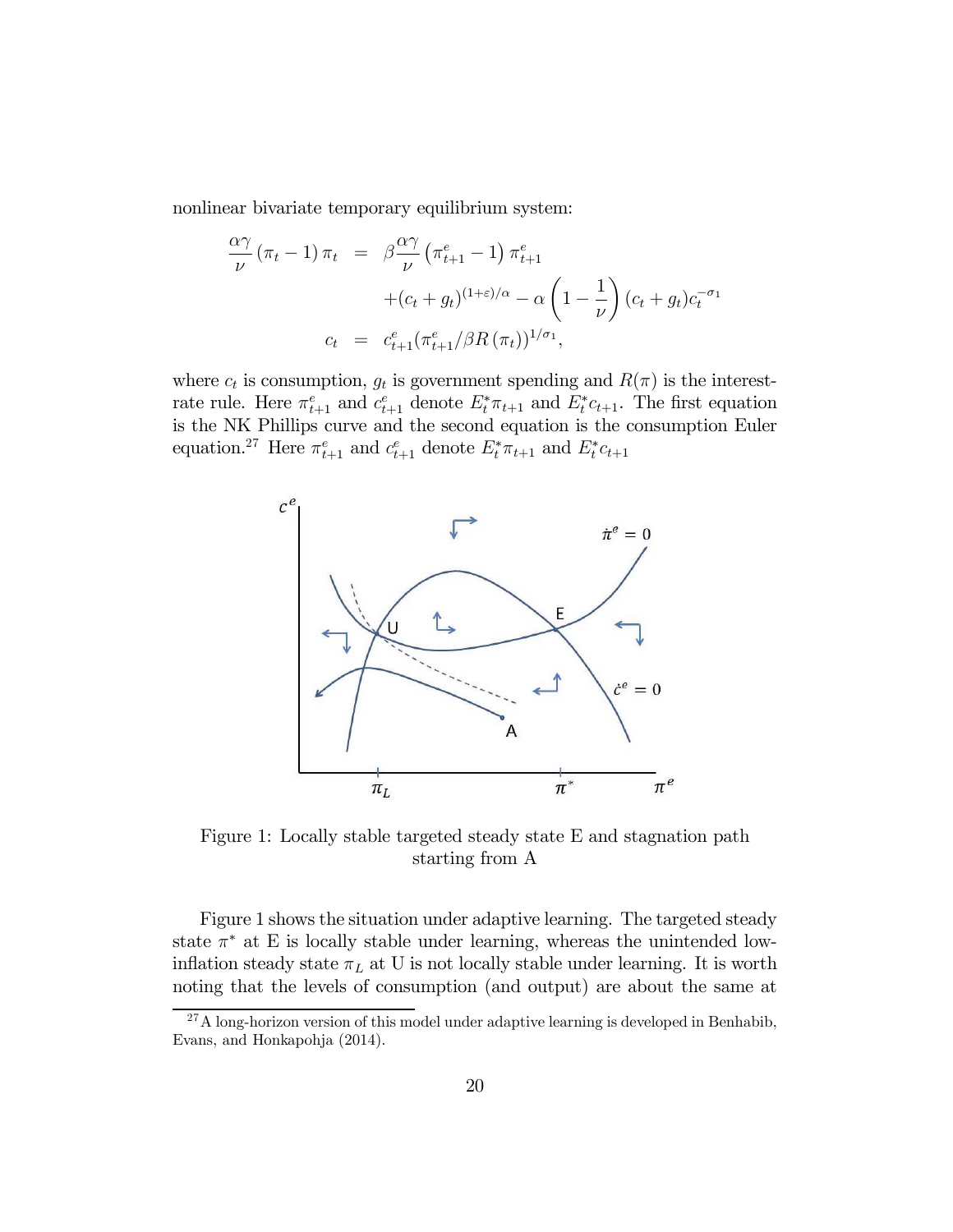E and U. Based simply on local learning stability results one might simply conclude that equilibrium E should be selected. However, the global stability analysis illustrated in Figure 1 reveals a major issue of concern: the steady state E is locally but not globally stable under learning.

Suppose initial expectations are pessimistic, to the southwest of the dashed line, e.g. at point A. Under learning dynamics the economy then follows a path with eventually falling output and inflation. This region is called the "stagnation trap" or "deflation trap." Evans, Guse, and Honkapohja (2008) show that if there is a large negative expectations shock, following some event like a financial crisis, that shifts expectations into the stagnation trap, temporary aggressive monetary and fiscal policy can in effect push the economy back into the basin of attraction of the targeted steady state. The role of fiscal policy is further explored in Benhabib, Evans, and Honkapohja (2014), and Evans, Honkapohja, and Mitra (2020).

If unimpeded by aggressive monetary and fiscal policy, what ultimately happens under a trajectory, like the one starting at point A in Figure 1, in which consumption and inflation fall over time? Evans, Honkapohja, and Mitra (2020) show, in a version of this model in which private and government consumption are partial substitutes, that there is a well-defined RE third steady state with a very low level of output and rapid deflation. This "stagnation" steady state is stable under learning.

Adaptive learning thus both resolves the selection issue and has major policy implications: if expectations are not too far from the targeted steady state E, the economy under adaptive learning, and with unchanged policy, will converge over time to E. If instead expectations are outside the basin of attraction for E, the economy, under unchanged policy, would follow a trajectory that ultimately converges to a stagnation steady state. However, from starting points like A, outside the basin of attraction for E, aggressive fiscal and monetary policy can be used to move the economy to a trajectory that eventually takes it to the targeted steady state E.

The adaptive learning results for this model differ from those under RE in two crucial ways. First, under RE, there is a continuum of paths that converge to U (as well as stationary sunspot local to U). These solutions are not stable under adaptive learning. Learning analysis instead reveals, and emphasizes, the region in which the paths have falling output and inflation. Secondly, while policy under RE also often focuses on expansionary monetary and fiscal policies desirable at the interest-rate zero lower bound, this is usually studied in the context of responding to fundamental discount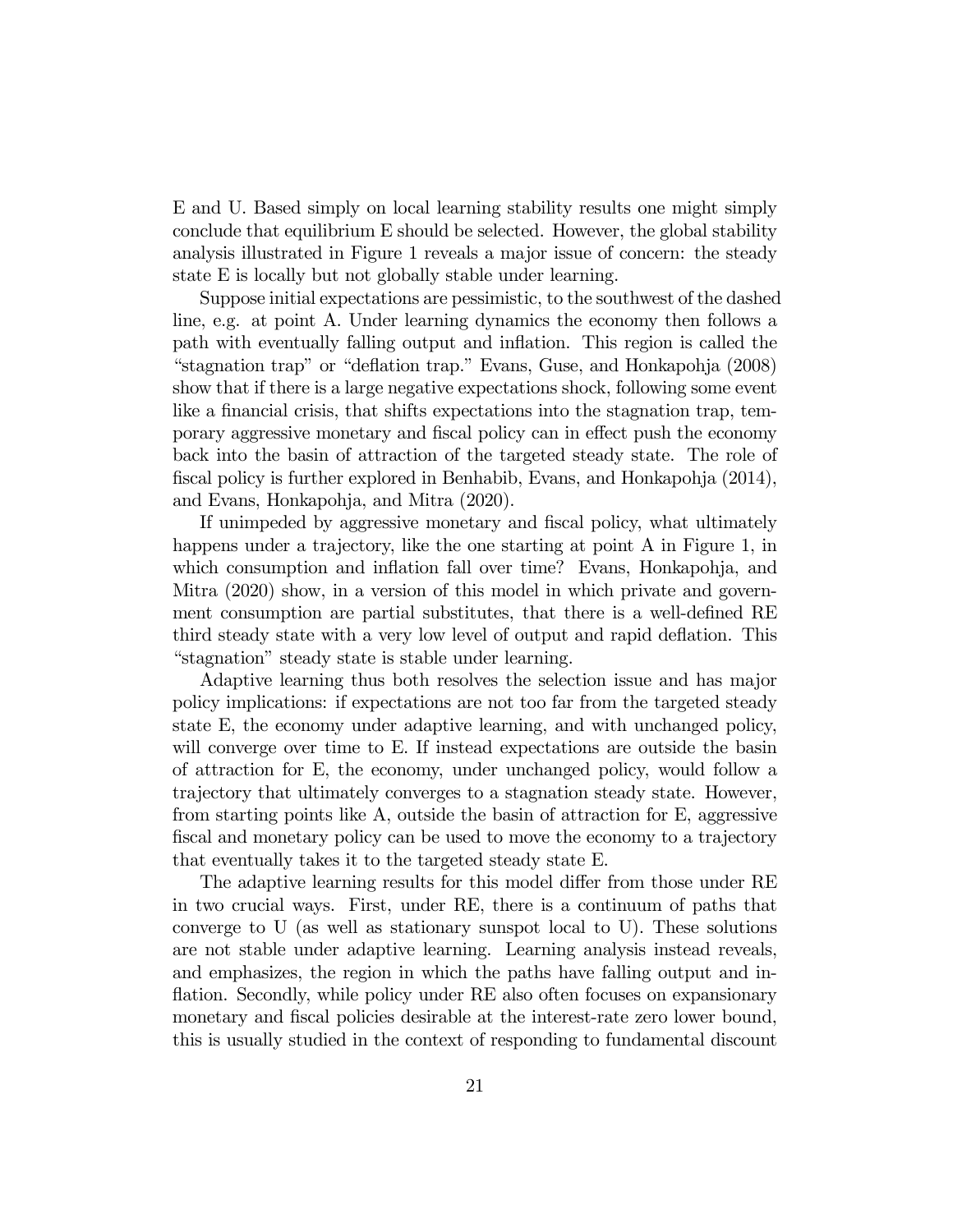rate or credit-spread shocks (typically assumed to be temporary and to end with a fixed probability each period). The adaptive learning story focuses instead on pessimistic expectations that can still be present after fundamental shocks are gone. Suppose, in the aftermath, say, of a credit crisis, the fundamental credit shocks have ended, but expectations remain pessimistic and are currently at point A. Then, even though the targeted rational steady state is at E, output and inflation will remain low, and learning dynamics will drive the economy further into deep recession, unless these forces are offset by aggressive expansionary macro policies.

#### 5.3 Other applications

There are a number of macromodels with three steady states that are Pareto ranked. These can be viewed as models of "coordination failure" because there exist steady states that are locally stable under adaptive learning, but are Pareto dominated, as well as inefficient sunspot equilibria.28 The simplest models of this type have either positive production externalities or monopolistic competition and increasing returns. The "increasing social returns" model used in Evans and Honkapohja (1993a), Evans and Honkapohja (1993b) and Evans and Honkapohja (2001), Ch. 4.6 and 14.3, introduces a positive production externality into an overlapping generations model with production. For a range of parameters there are three steady states; the high and low output steady states are locally stable under learning, while the middle steady state is unstable under learning. Under adaptive learning, production subsidies can be used to steer the economy away from Pareto dominated steady states and can eliminate sunspot equilibria or endogenous fluctuations arising under learning dynamics.

Other examples of forward-looking models with two locally stable steady states under learning include the labor search model of Howitt and McAfee (1992) and the endogenous growth model of Evans, Honkapohja, and Romer (1998). In the latter model stable growth cycles arise due to monopolistic competition and complementarity between capital goods of different types.

<sup>28</sup>See Arifovic, Evans, and Kostyshyna (2020) for experimental evidence of coordination on stable inefficient steady states or sunspot fluctuations.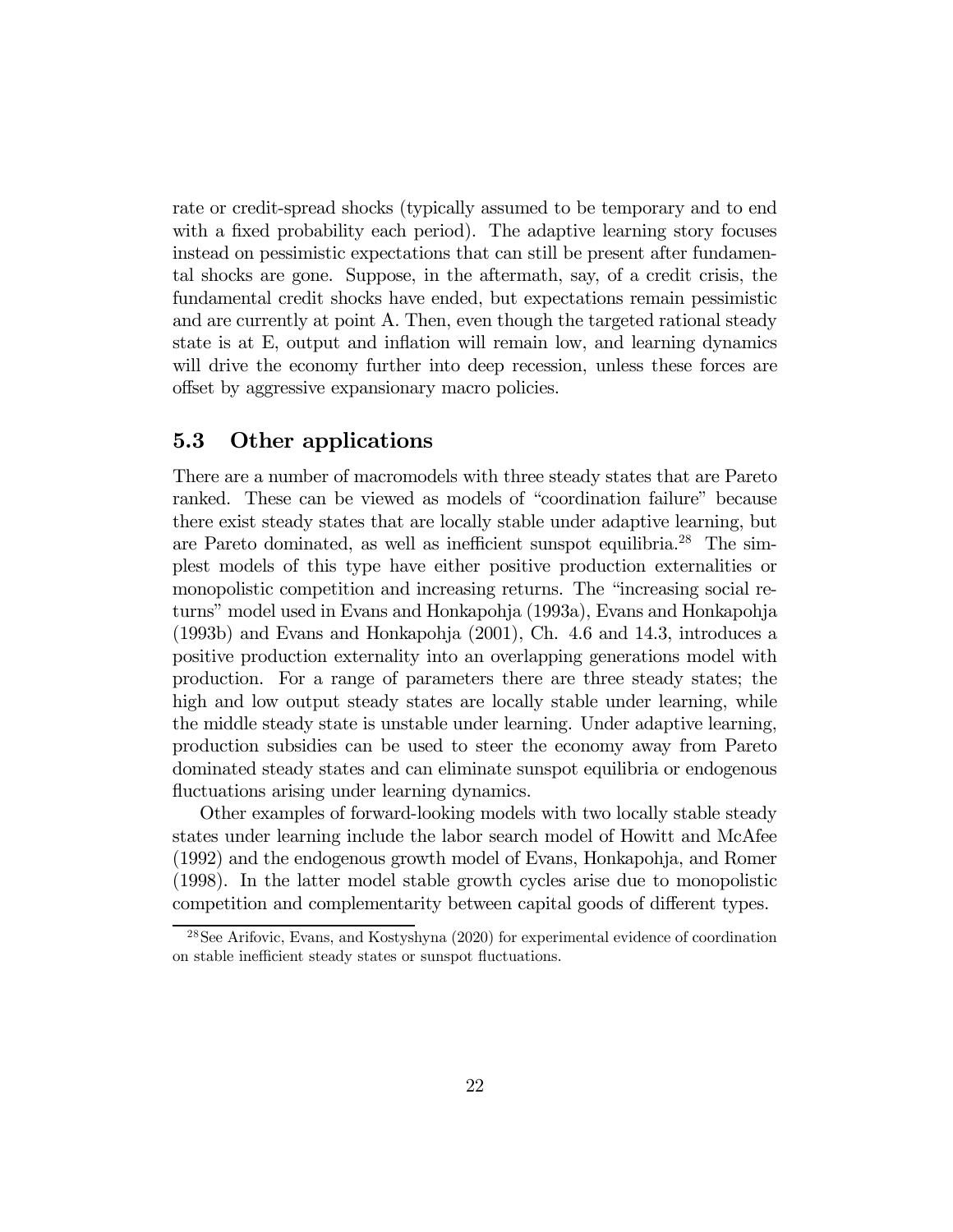### 6 Concluding Remarks

To be satisfactory as an equilibrium concept, rational expectations needs to be complemented by a stability analysis that shows how a rational expectations equilibrium can be attained. This essay has focused on using the adaptive learning approach, grounded in temporary equilibrium and bounded rationality, to assess stability and provide learning dynamics. We have seen that adaptive learning results have strong policy implications.

Moving forward there are many issues that need to be studied. Adaptive learning is becoming increasingly incorporated into empirical macroeconomics and financial economics models. A selection of examples include Milani (2007), Branch and Evans (2006b), Orphanides and Williams (2007), Milani (2011), Slobodyan and Wouters (2012), Eusepi and Preston (2011), Adam, Marcet, and Nicolini (2016), Chakraborty and Evans (2008) and Sinha (2016). In many cases the data reject restrictions imposed by RE but are consistent with adaptive learning. The implications of adaptive learning are also increasingly studied in laboratory experiments, e.g. Hommes (2011), Bao, Duffy, and Hommes (2013), Hommes and Lustenhouwer (2019), Arifovic, Evans, and Kostyshyna (2020) and Evans, Hommes, McGough, and Salle (2021).

In empirical and experimental applications there are significant choices to be made in how to model adaptive learning. Three broad unresolved issues are the decision horizon, how to specify forecast rules, and statistical learning vs. behavioral learning.

In Section 3 we briefly discussed the issue of the decision horizon. Longlived agents face difficult optimization problems, that depend on key aggregate variables far into the future. Should agents be assumed to use longhorizon or short-horizon decision rules?

Evans and McGough (2018c) show that in a stationary environment boundedly optimal short-horizon shadow-price learning can be asymptotically fully optimal under adaptive learning. On the other hand long-horizon decision-making appears particularly appropriate if there is anticipated structural change. Branch, Evans, and McGough (2013) show that both shorthorizon and infinite-horizon decision-making have intermediate finite-horizon counterparts. Empirically the decision horizon used by agents may be a key behavioral parameter, and this horizon length may depend on the economic situation agents face. Evans, Hommes, McGough, and Salle (2021) shows in a lab experiment that the forecast horizon can have a large effect on asset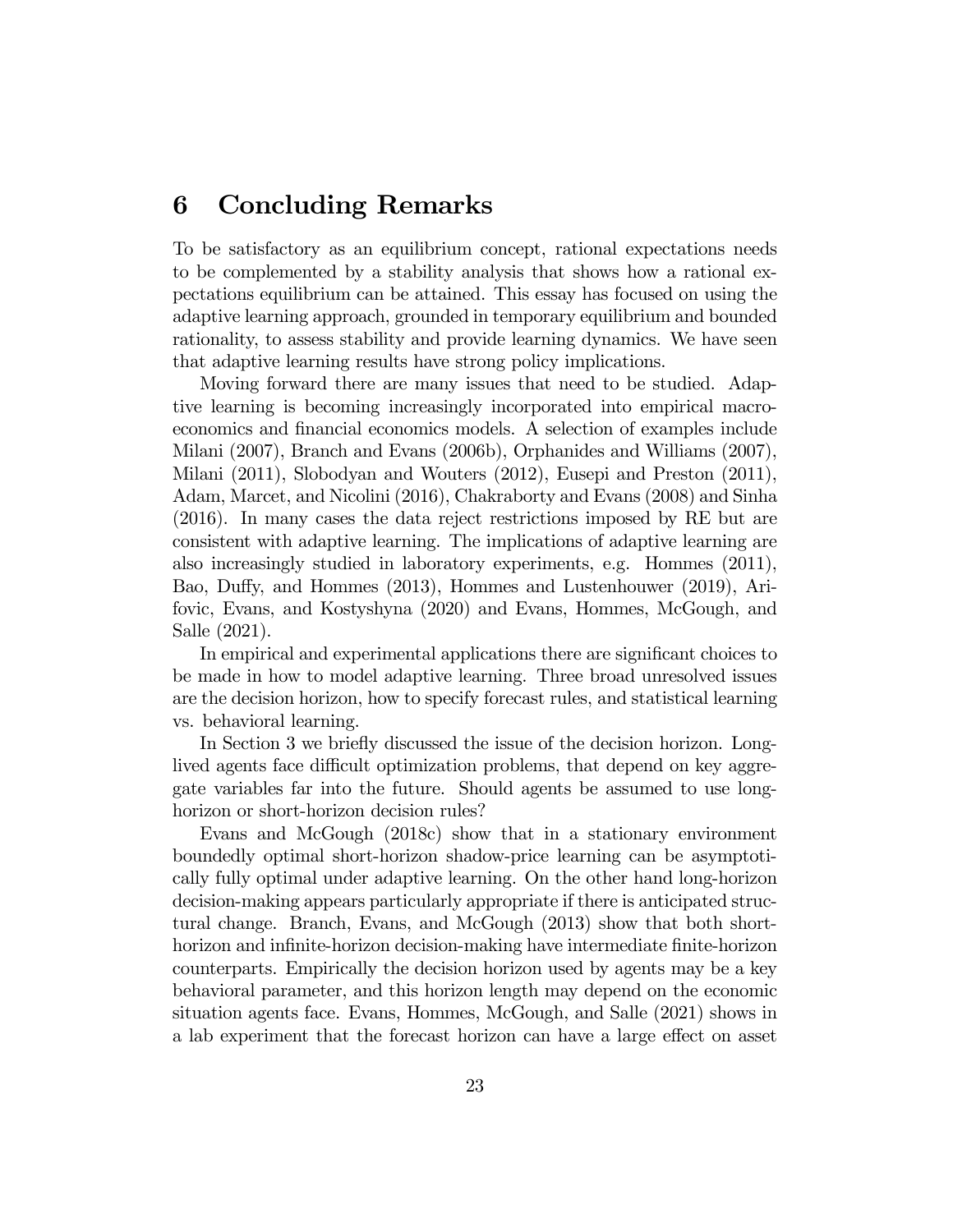price dynamics.

If agents form expectations using statistical or econometric forecasting techniques, their models, just like econometric forecasting models used by economists, are likely subject to misspecification in terms of omitted variables or use of parsimonious lags. Model misspecification under adaptive learning can be readily addressed: the key equilibrium concept is a restricted perceptions equilibrium (RPE). In an RPE orthogonality conditions, that forecast errors be uncorrelated with regressors, must be satisfied. RPEs can be viewed as a bounded-rationality extension of an REE, and analogous Estability conditions can be obtained for RPEs.

An important empirical question therefore is the appropriate way to specify the forecast equations used by agents to form expectations. The answer may, of course, depend on whether we are considering households, firms, professional forecasters or central bank policymakers. It is also possible to allow for heterogeneity across agents in forecast rules, and to model agents as switching between forecast specifications based on recent performance, as in Branch (2004), Hommes (2011), Branch and Evans (2007) or Cho and Kasa (2015). One can also allow for the impact of the judgemental adjustments often used by professional forecasters or policymakers, as in Bullard, Evans, and Honkapohja (2008).

The specification issue leads in turn to the question of whether simple behavioral rules, of the type emphasized by Hommes (2011), or statistical forecast rules based on least-squares learning, provide a better description for how agents form expectations. The answer may well depend on whether the setting is a laboratory experiment, an empirical macro model, or survey data for households, firms or professional economists.

A criticism often made of bounded rationality models of expectations and decision-making is that, because of the wide range of ways to specify bounded rationality, it will be almost impossible to distinguish between them. However, each specification imposes strong restrictions on the data. The assumption that the economy is in an REE imposes tight cross-equation restrictions on the data. But analogous cross-equation restrictions also must be satisfied in a restricted perceptions equilibrium. Likewise constant-gain learning leads to specific forms of non-REE dynamics. Each behavioral model also has implications that are falsifiable. In addition, econometric tools are being developed for estimating models with adaptive learning. See Chritopeit and Massmann (2018). In some cases structural parameters not econometrically identified under RE are identified under adaptive learning.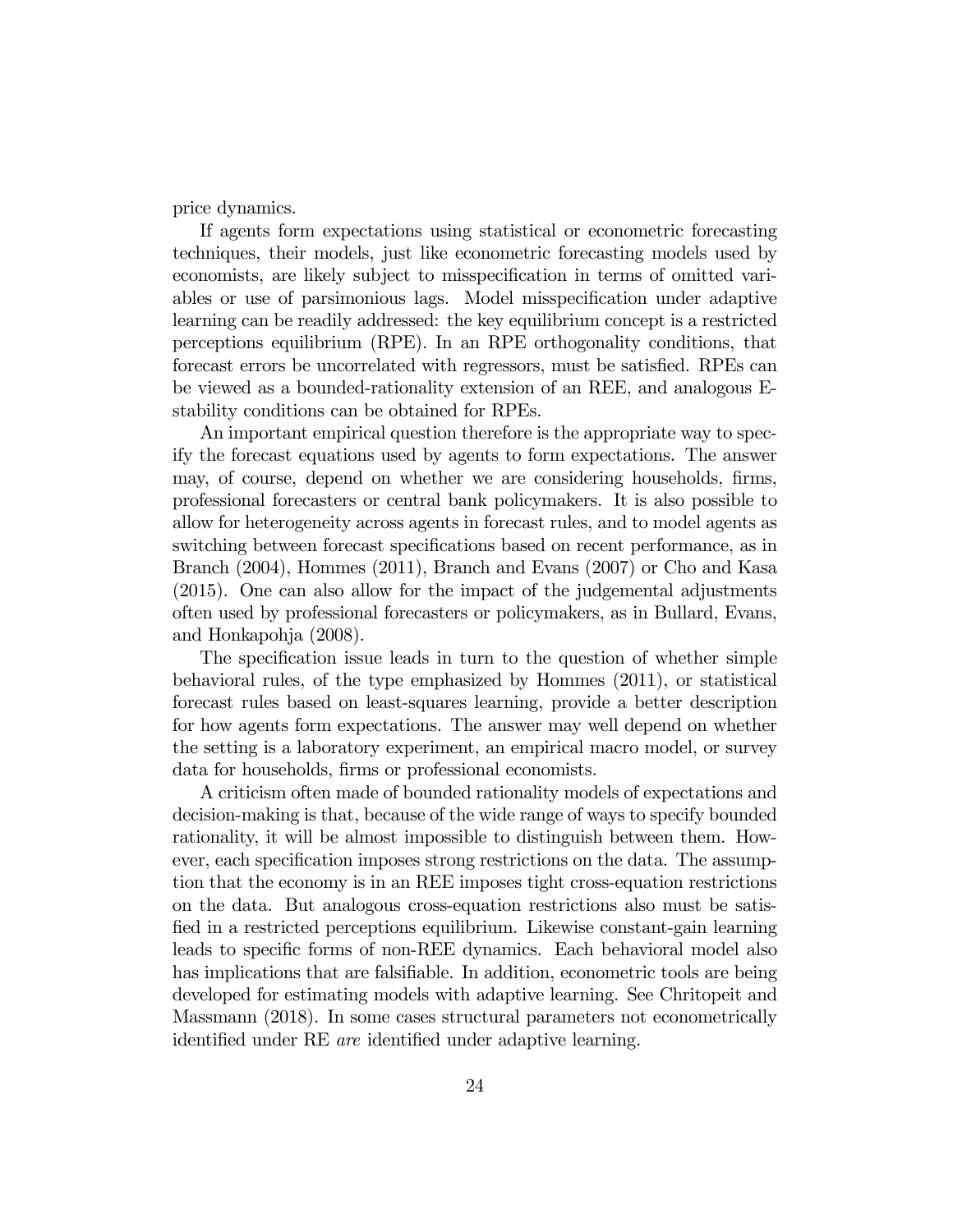It is useful to conclude with one obvious policy implication of the alternative ways to model bounded rationality in macroeconomic settings. Especially when combined with uncertainty about values of key structural parameters of the macroeconomy, the range of ways to model boundedly rational decision-making indicates the need for policies that are robust to different implementations and alternative values of structural parameters. Examples of this approach in the adaptive learning literature are Orphanides and Williams (2007) and Evans and McGough (2007).

### References

- Adam, K., A. Marcet, and J. P. Nicolini (2016): "Stock Market Volatility and Learning," Journal of Finance, 71, 33—82.
- Arifovic, J., G. W. Evans, and O. Kostyshyna (2020): "Are Sunspots Learnable? An Experimental Investigation in a Simple Macroeconomic Model," Journal of Economic Dynamics and Control, 110, 103775. https://doi.org/10.1016/j.jedc.2019.103775.
- Azariadis, C. (1981): "Self-Fulfilling Prophecies," Journal of Economic Theory, 25, 380—396.
- Azariadis, C., and R. Guesnerie (1982): "Propheties Creatrices et Persistence des Theories," Revue Economique, 33, 787—806.

(1986): "Sunspots and Cycles," Review of Economic Studies, 53, 725—737.

- Bao, T., J. Duffy, and C. Hommes (2013): "Learning, Forecasting and Optimizing: an Experimental Study," European Economic Review, 61, 186—204.
- Benhabib, J., G. W. Evans, and S. Honkapohja (2014): "Liquidity Traps and Expectation Dynamics: Fiscal Stimulus or Fiscal Austerity?," Journal of Economic Dynamics and Control, 45, 220—238.
- BENHABIB, J., S. SCHMITT-GROHE, AND M. URIBE (2001): "The Perils of Taylor Rules," Journal of Economic Theory, 96, 40—69.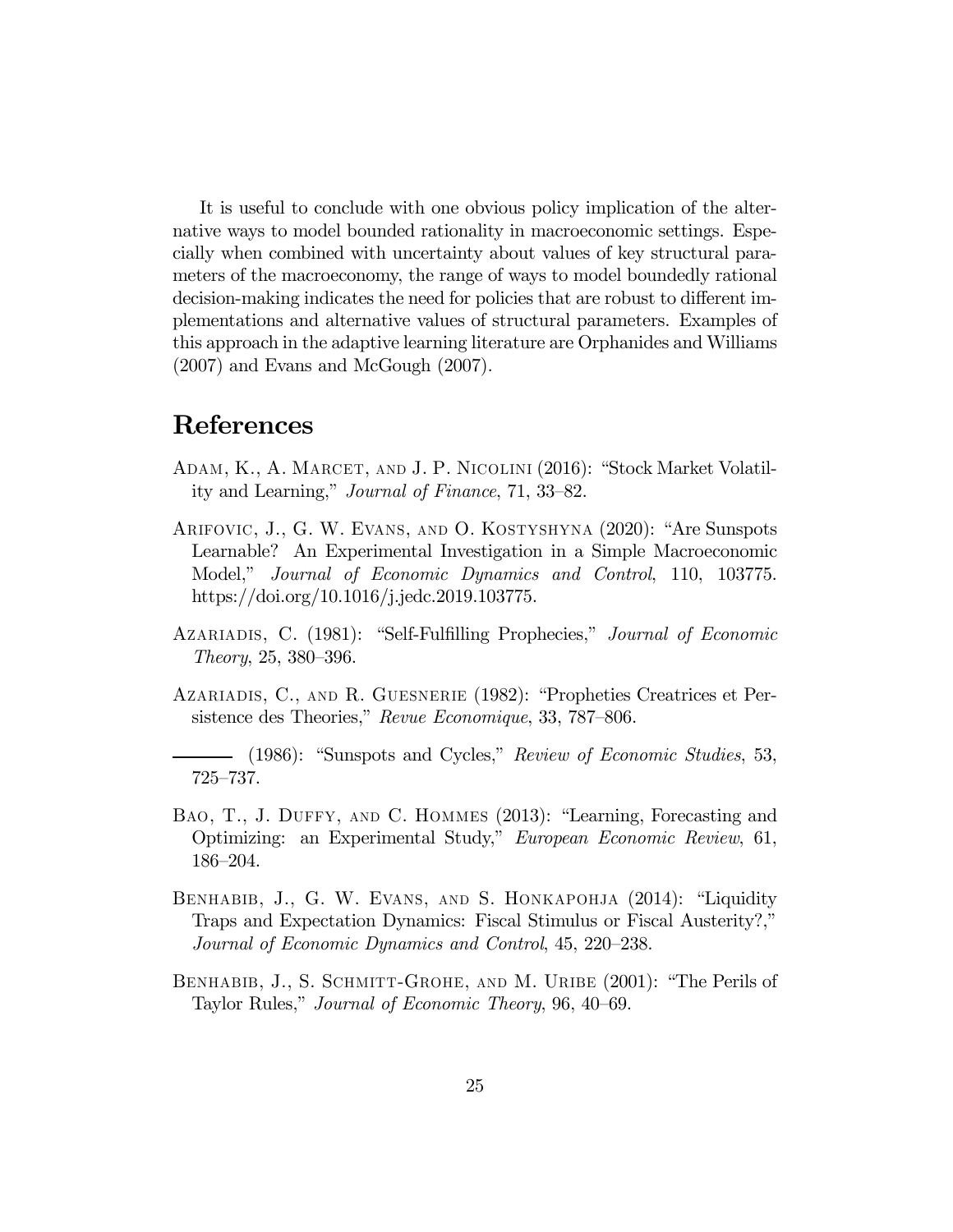- BRANCH, W. A. (2004): "The Theory of Rationally Heterogeneous Expectations: Evidence from Survey Data on Inflation Expectations," Economic Journal, 114, 592—621.
- BRANCH, W. A., AND G. W. EVANS (2006a): "Intrinsic Heterogeneity in Expectation Formation," Journal of Economic Theory, 127, 264—295.
	- (2006b): "A Simple Recursive Forecasting Model," *Economic Let*ters, 91, 158—166.
- (2007): "Model Uncertainty and Endogenous Volatility," Review of Economic Dynamics, 10, 207—237.
- (2011): "Learning about Risk and Return: A Simple Model of Bubbles and Crashes," American Economic Journal: Macroeconomics, 3, 159—191.
- (2017): "Unstable Inflation Targets," Journal of Money, Credit and Banking, 49, 785—806.
- BRANCH, W. A., G. W. EVANS, AND B. McGOUGH (2013): "Finite Horizon Learning," in Sargent and Vilmunen (2013), chap. 9.
- Bullard, J., and S. Eusepi (2014): "When Does Determinacy Imply Expectational Stability?," International Economic Review, 55, 1—22.
- BULLARD, J., G. W. EVANS, AND S. HONKAPOHJA (2008): "Monetary Policy, Judgment and Near-Rational Exuberance," American Economic Review, 98, 1163—1177.
- Bullard, J., and K. Mitra (2002): "Learning About Monetary Policy Rules," Journal of Monetary Economics, 49, 1105—1129.
- CASS, D., AND K. SHELL (1983): "Do Sunspots Matter?," Journal of Political Economy, 91, 193—227.
- Chakraborty, A., and G. W. Evans (2008): "Can Perpetual Learning Explain the Forward Premium Puzzle?," Journal of Monetary Economics, 55, 477—490.
- Cho, I.-K., and K. Kasa (2015): "Learning and Model Validation," Review of Economic Studies, 82, 45—82.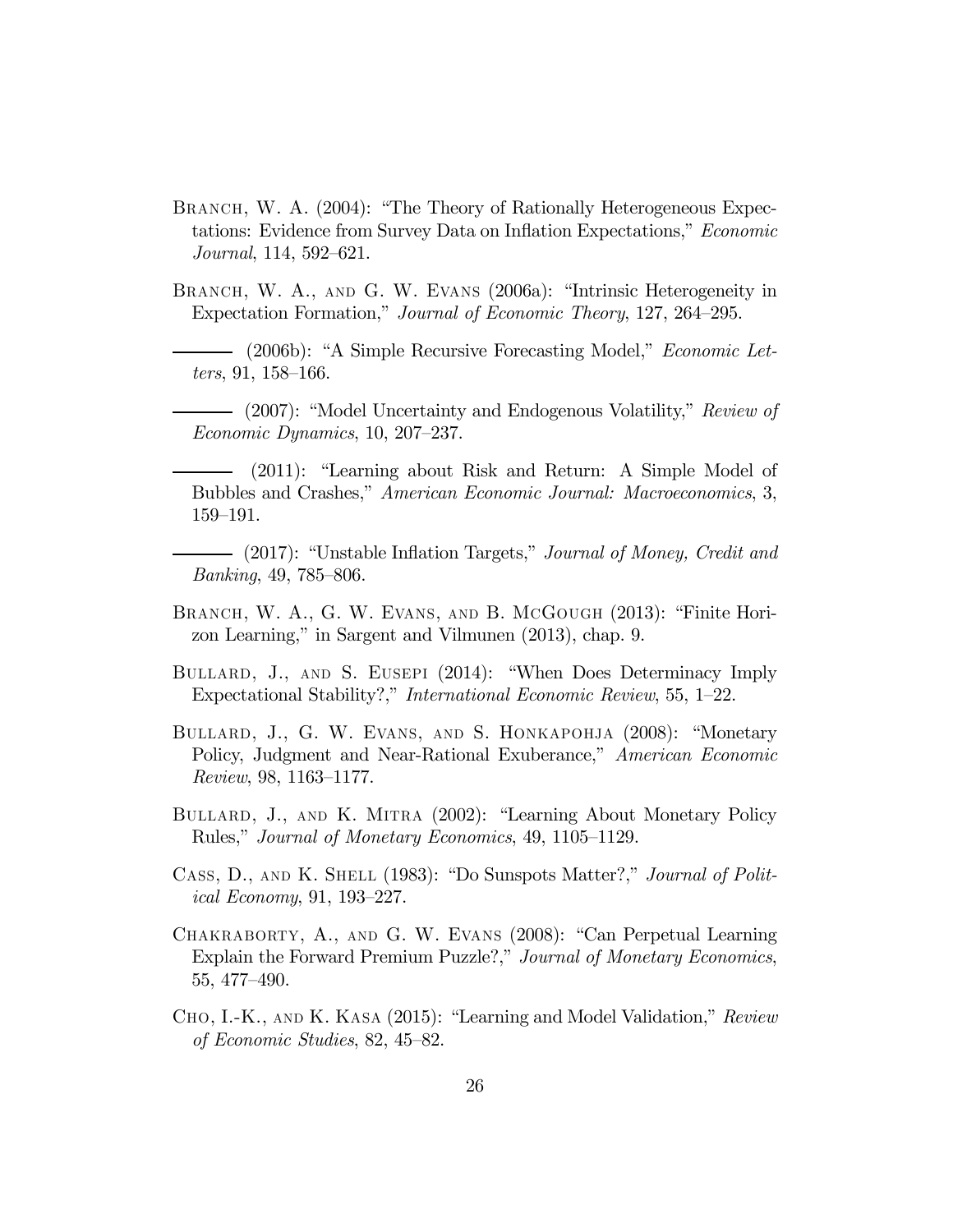- Cho, I.-K., N. Williams, and T. J. Sargent (2002): "Escaping Nash Inflation," Review of Economic Studies, 69, 1—40.
- Chritopeit, N., and M. Massmann (2018): "Estimating Structural Parameters in Regression Models with Adaptive Learning," Econometric Theory, 34, 68—111.
- Clarida, R., J. Gali, and M. Gertler (1999): "The Science of Monetary Policy: A New Keynesian Perspective," Journal of Economic Literature, 37, 1661—1707.
- Cochrane, J. H. (2011): "Determinacy and Identification with Taylor Rules," Journal of Political Economy, 119, 565—615.
- (2016): "Do Higher Interest Rates Raise or Lower Inflation?," Working paper, Hoover Institution and NBER.
- DIXON, H., AND N. RANKIN (eds.) (1995): The New Macroeconomics: Imperfect Markets and Policy Effectiveness. Cambridge University Press, Cambridge UK.
- Eusepi, S., and B. Preston (2010): "Central Bank Communication and Expectations Stabilization," American Economic Journal: Macroeconomics, 2, 235—271.
- (2011): "Expectations, Learning and Business Cycle Fluctuations," American Economic Review, 101, 2844—2872.
- (2018): "The Science of Monetary Policy: An Imperfect Knowledge Perspective," Journal of Economic Literature, 56, 3—59.
- Evans, G. W. (1985): "Expectational Stability and the Multiple Equilibria Problem in Linear Rational Expectations Models," The Quarterly Journal of Economics, 100, 1217—1233.
- (1989): "The Fragility of Sunspots and Bubbles," Journal of Monetary Economics, 23, 297—317.
- Evans, G. W., and R. Guesnerie (1993): "Rationalizability, Strong Rationality, and Expectational Stability," Games and Economic Behaviour, 5, 632—646.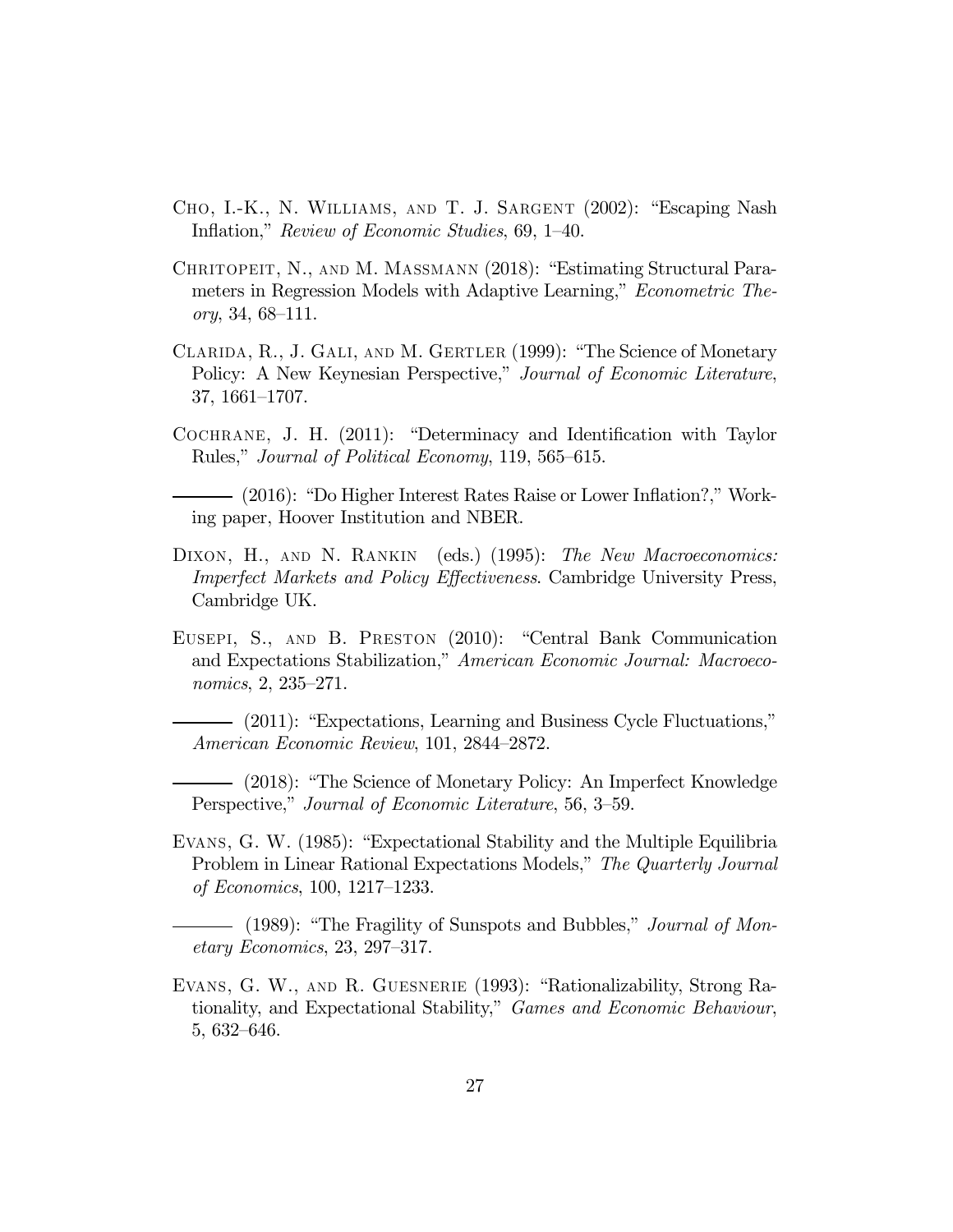- Evans, G. W., R. Guesnerie, and B. McGough (2019): "Eductive Stability in Real Business Cycle Models," Economic Journal, 129, 821— 852.
- Evans, G. W., E. Guse, and S. Honkapohja (2008): "Liquidity Traps, Learning and Stagnation," European Economic Review, 52, 1438—1463.
- Evans, G. W., C. Hommes, B. McGough, and I. Salle (2021): "Are Long-horizon Expectations (De-)Stabilizing? Theory and Experiments," mimeo., University of Oregon.
- Evans, G. W., and S. Honkapohja (1993a): "Adaptive Forecasts, Hysteresis and Endogenous Fluctuations," Federal Reserve Bank of San Francisco Economic Review, 1993(1), 3—13.

(1993b): "Learning and Economic Fluctuations: Using Fiscal Policy to Steer Expectations," European Economic Review, 37, 595—602.

(1994a): "Learning, Convergence, and Stability with Multiple Rational Expectations Equilibria," European Economic Review, 38, 1071—1098.

(1994b): "On the Local Stability of Sunspot Equilibria under Adaptive Learning Rules," Journal of Economic Theory, 64, 142—161.

(1995): "Local Convergence of Recursive Learning to Steady States and Cycles in Stochastic Nonlinear Models," Econometrica, 63, 195—206.

(1998): "Economic Dynamics with Learning: New Stability Results," Review of Economic Studies, 65, 23—44.

(1999): "Learning Dynamics," in Taylor and Woodford (1999), chap. 7, pp. 449—542.

(2001): Learning and Expectations in Macroeconomics. Princeton University Press, Princeton, New Jersey.

(2003a): "Adaptive Learning and Monetary Policy Design," Journal of Money, Credit and Banking, 35, 1045—1072.

(2003b): "Expectations and the Stability Problem for Optimal Monetary Policies," Review of Economic Studies, 70, 807—824.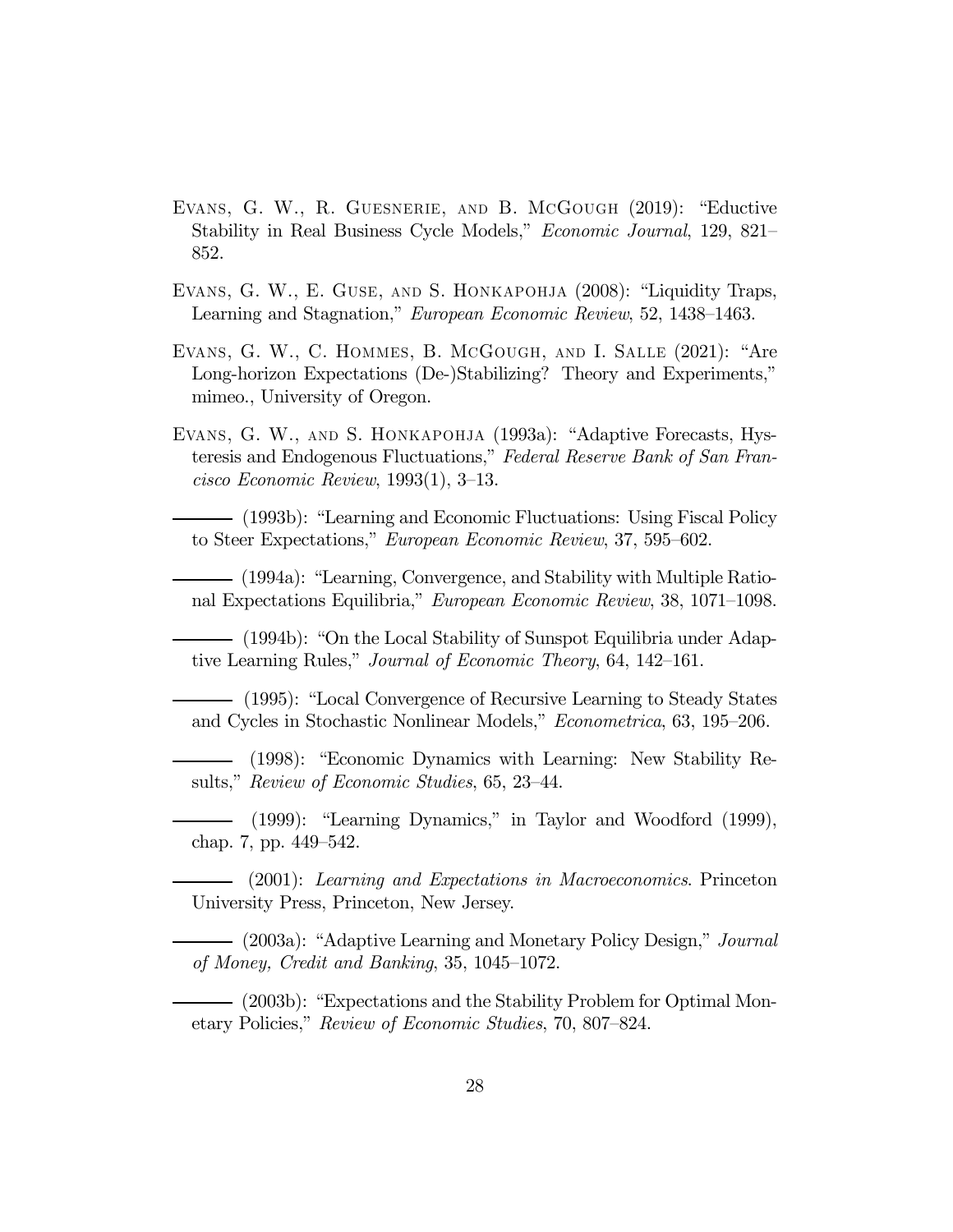(2006): "Monetary Policy, Expectations and Commitment," Scandinavian Journal of Economics, 108, 15—38.

 $-$  (2007): "The E-Correspondence Principle," *Economica*, 74, 33–50.

- (2009): "Learning and Macroeconomics," Annual Review of Economics, 1, 421—451.

Evans, G. W., S. Honkapohja, and R. Marimon (2001): "Convergence in Monetary Inflation Models with Heterogeneous Learning Rules," Macroeconomic Dynamics, 5, 1—31.

(2007): "Stable Sunspot Equilibria in a Cash-in-Advance Economy," The B.E. Journal of Macroeconomics (Advances), pp. Iss. 1, Article 3.

Evans, G. W., S. Honkapohja, and K. Mitra (2016): "Expectations, Stagnation and Fiscal Policy," Discussion paper 11428, CEPR.

(2020): "Expectations, Stagnation and Fiscal Policy: a Nonlinear Analysis," Discussion paper 15171, CEPR.

Evans, G. W., S. Honkapohja, and P. Romer (1998): "Growth Cycles," American Economic Review, 88, 495—515.

Evans, G. W., and B. McGough (2005): "Monetary Policy, Indeterminacy and Learning," Journal of Economic Dynamics and Control, 29, 1809—1840.

(2007): "Optimal Constrained Interest-Rate Rules," *Journal of* Money, Credit and Banking, 39, 1335—1356.

(2018a): "Equilibrium Selection, Observability and Backward-Stable Solutions," Journal of Monetary Economics, 98, 1—10.

- (2018b): "Interest-Rate Pegs in New Keynesian Models," *Journal* of Money, Credit and Banking, 50, 939—965.

(2018c): "Learning to Optimize," mimeo, University of Oregon.

(2020a): "Adaptive Learning in Macroeconomics," Oxford Research Encyclopedia of Economics and Finance, https://doi.org/10.1093/acrefore/9780190625979.013.508.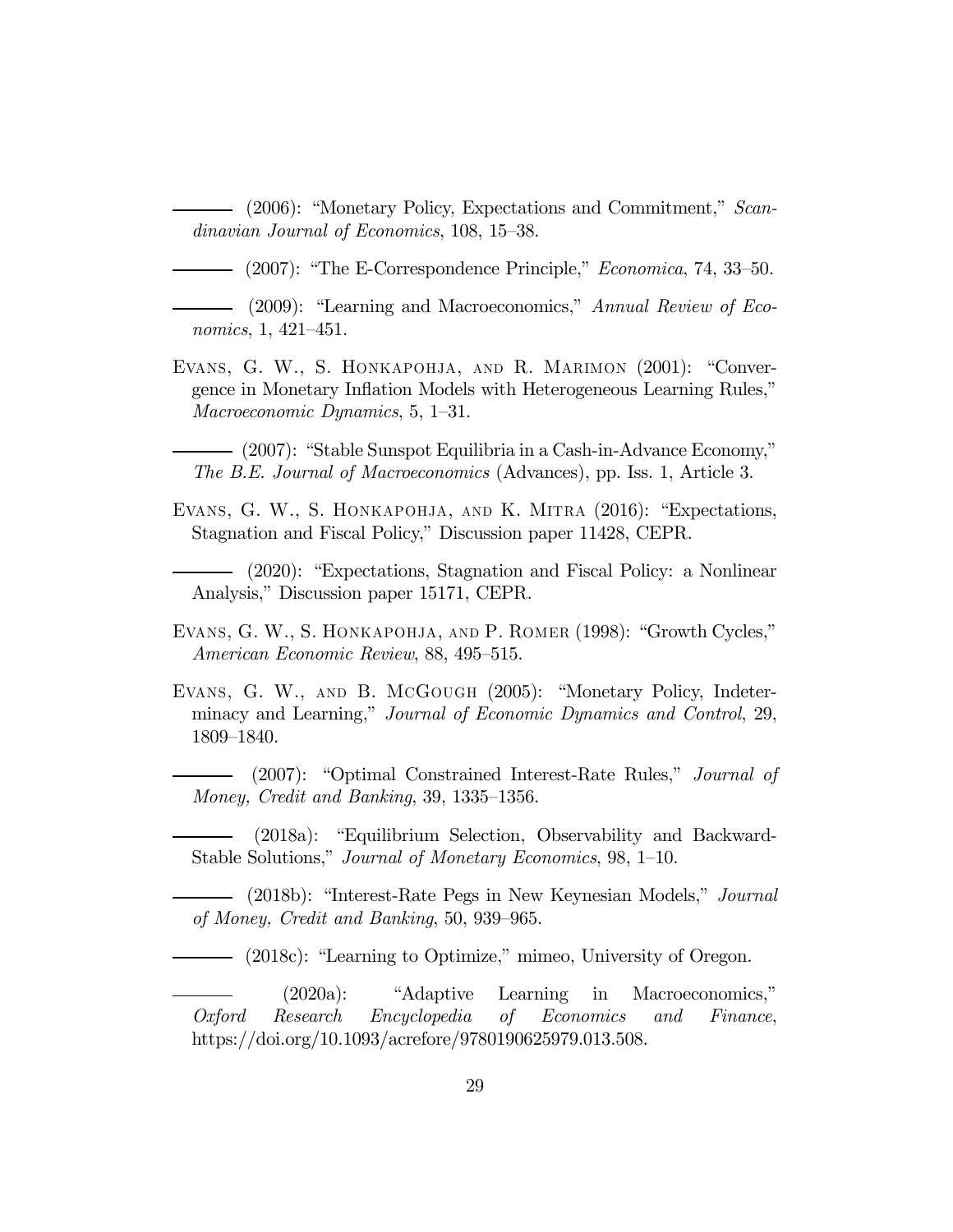(2020b): "Stable Near-rational Sunspot Equilibria," Journal of Economic Theory, 186, 104987. https://doi.org/10.1016/j.jet.2019.104987.

(2021): "Agent-level Adaptive Learning," Oxford Research Encyclopedia of Economics and Finance, https://doi.org/10.1093/acrefore/9780190625979.013.620.

- Evans, G. W., and G. Ramey (1995): "Expectation Calculation, Hyperinflation and Currency Collapse," in Dixon and Rankin (1995), chap. 15, pp. 307—336.
- Guesnerie, R. (1992): "An Exploration of the Eductive Justifications of the Rational-Expectations Hypothesis," American Economic Review, 82, 1254—1278.
- (2002): "Anchoring Economic Predictions in Common Knowledge," Econometrica, 70, 439—480.

(2005): Assessing Rational Expectations 2: Eductive Stability in Economics. MIT Press, Cambridge, Mass.

- Hicks, J. R. (1939): Value and Capital. Oxford University Press, Oxford UK.
- Hommes, C. (2013): Behavioral Rationality and Heterogeneous Expectations in Complex Economics Systems. Cambridge University Press, Cambridge, UK.
- Hommes, C. H. (2011): "The Heterogeneous Expectations Hypothesis: Some Evidence from the Lab," Journal of Economic Dynamics and Control, 35, 1—24.
- Hommes, C. H., and J. Lustenhouwer (2019): "Managing Unanchored, Heterogeneous Expectations and Liquidity Traps," Journal of Economic Dynamics and Control, 101, 1—16.
- Honkapohja, S., and K. Mitra (2004): "Are Non-Fundamental Equilibria Learnable in Models of Monetary Policy?," Journal of Monetary Economics, 51, 1743—1770.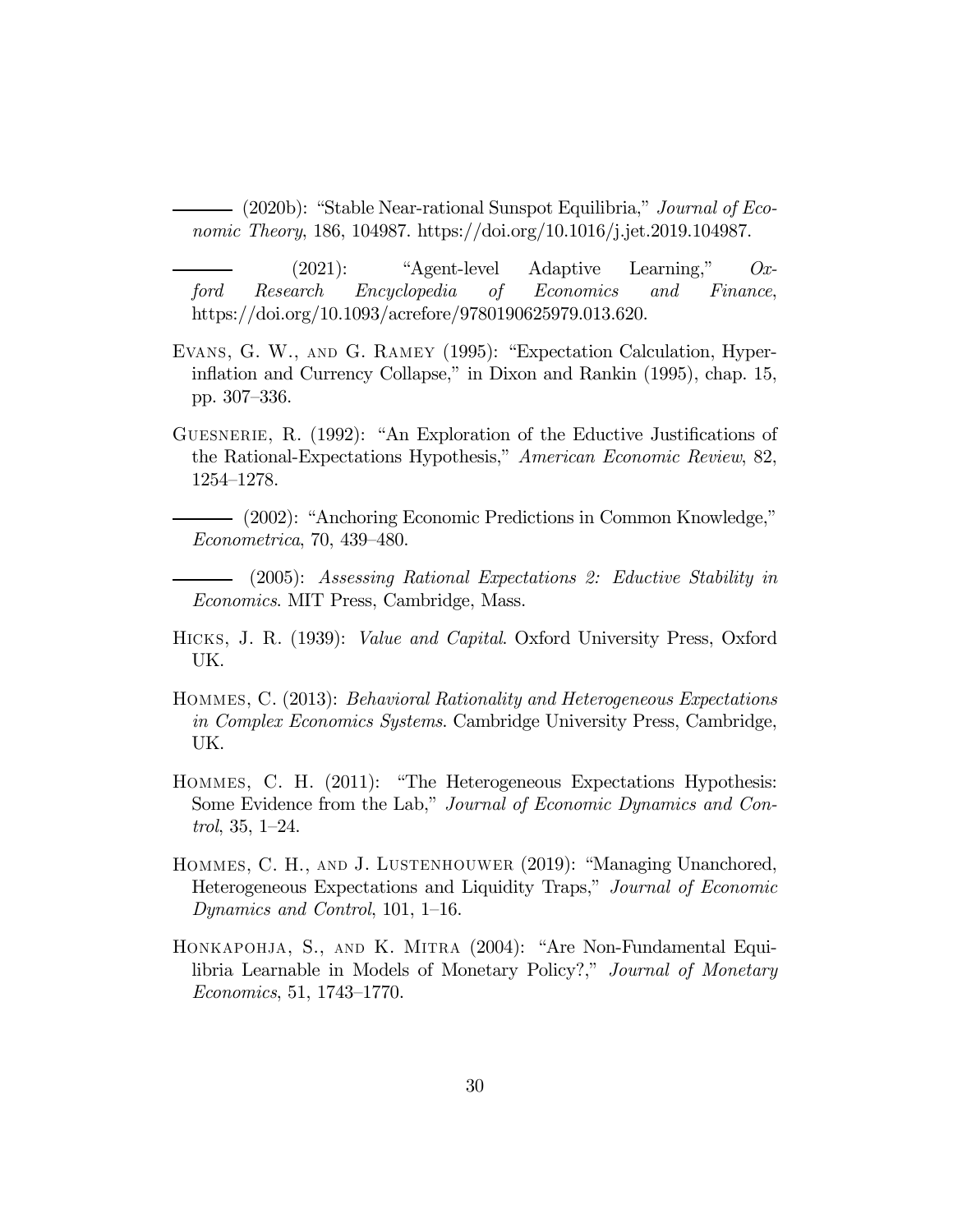- Honkapohja, S., K. Mitra, and G. W. Evans (2013): "Notes on Agents' Behavioral Rules Under Adaptive Learning and Studies of Monetary Policy," in Sargent and Vilmunen (2013), chap. 5.
- HOWITT, P. (1992): "Interest Rate Control and Nonconvergence to Rational Expectations," Journal of Political Economy, 100, 776—800.
- HOWITT, P., AND R. P. MCAFEE (1992): "Animal Spirits," American Economic Review, 82, 493—507.
- Kasa, K. (2004): "Learning, Large Deviations, and Recurrent Currency Crises," International Economic Review, 45, 141—173.
- KOCHERLAKOTA, N. (2016): "Neo-Fisherianism: A hopefully helpful analogy," Kocherlakota Thoughts on Policy blog post July 10, 2016.
- MARCET, A., AND J. P. NICOLINI (2003): "Recurrent Hyperinflations and Learning," American Economic Review, 93, 1476—1498.
- MARCET, A., AND T. J. SARGENT (1989): "Convergence of Least-Squares Learning Mechanisms in Self-Referential Linear Stochastic Models," Journal of Economic Theory, 48, 337—368.
- McCallum, B. T. (2007): "E-stability vis-a-vis Determinacy Results for a Broad Class of Linear Rational Expectations Models," Journal of Economic Dynamics and Control, 31, 1376—1391.
- McGough, B. (2006): "Shocking Escapes," Economic Journal, 116, 507— 528.
- Milani, F. (2007): "Expectations, Learning and Macroeconomic Persistence," Journal of Monetary Economics, 54, 2065—2082.

(2011): "Expectation Shocks and Learning as Drivers of the Business Cycle," Economic Journal, 121, 379—401.

- Muth, J. F. (1961): "Rational Expectations and the Theory of Price Movements," Econometrica, 29, 315—335.
- Nagel, R. (1995): "Unraveling in Guessing Games: An Experimental Study," American Economic Review, 85, 1313—1326.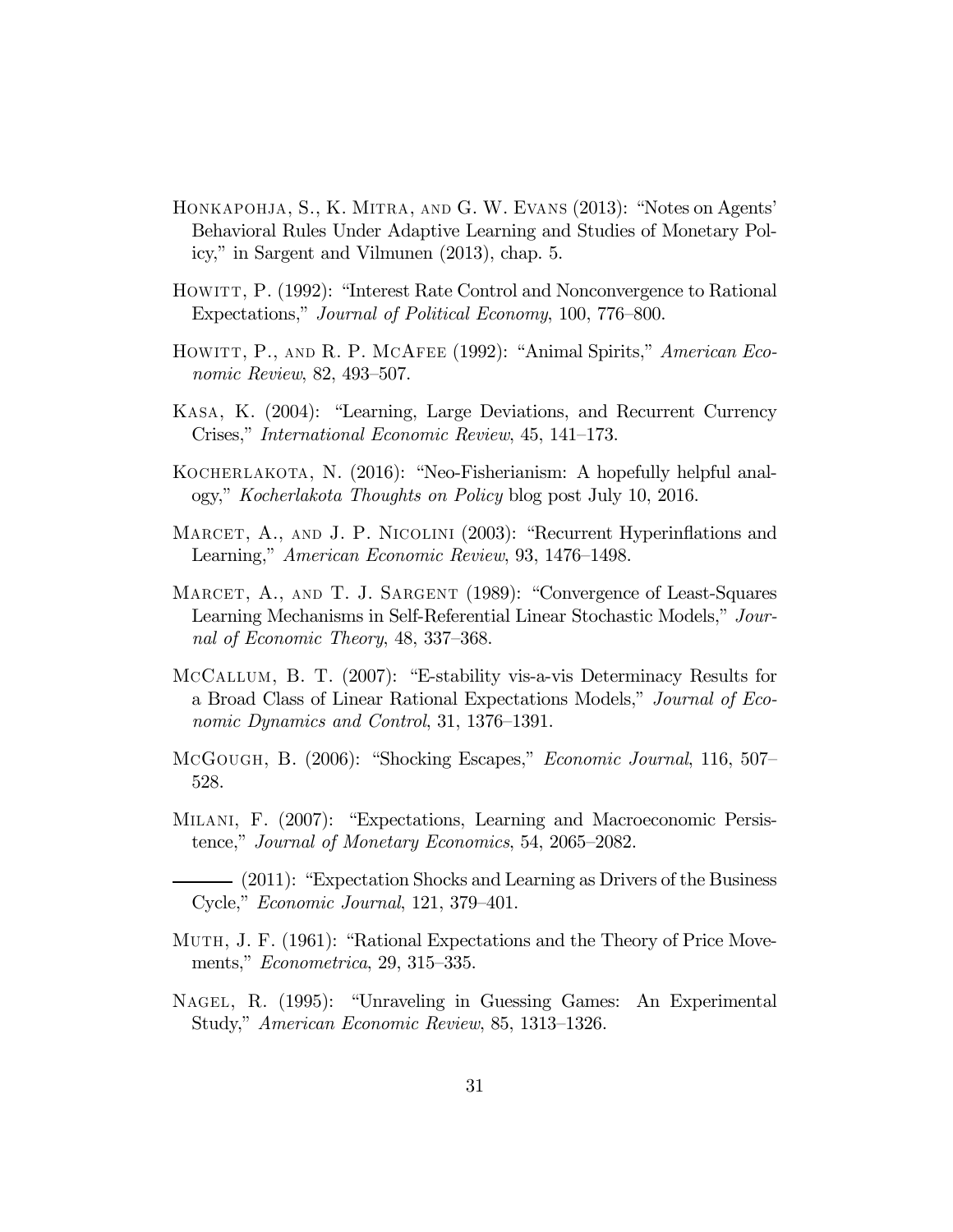- Orphanides, A., and J. C. Williams (2007): "Robust Monetary Policy with Imperfect Knowledge," Journal of Monetary Economics, 54, 1406– 1435.
- PRESTON, B. (2005): "Learning about Monetary Policy Rules when Long-Horizon Expectations Matter," International Journal of Central Banking, 1, 81—126.
- RAZIN, A., AND E. SADKA (eds.) (1987): *Economic Policy in Theory and* Practice. Macmillan, London.
- SARGENT, T. J. (1999): The Conquest of American Inflation. Princeton University Press, Princeton NJ.
- (2008): "Evolution and Intelligent Design," American Economic Review, 98, 5—37.
- SARGENT, T. J., AND J. VILMUNEN (eds.) (2013): Macroeconomics at the Service of Public Policy. Oxford University Press.
- SARGENT, T. J., AND N. WALLACE (1987): "Inflation and the Government Budget Constraint," in Razin and Sadka (1987).
- SHELL, K. (1977): "Monnaie et Allocation Intertemporelle," Working paper, CNRS Seminaire de E.Malinvaud, Paris.
- SINHA, A. (2016): "Learning and the Yield Curve," Journal of Money, Credit and Banking, 48, 513—547.
- Slobodyan, S., and R. Wouters (2012): "Estimating a Medium-Scale DSGE Model with Expectations Based on Small Forecasting Models," American Economic Journal: Macroeconomics, 4, 65—101.
- TAYLOR, J., AND M. WOODFORD (eds.) (1999): Handbook of Macroeconomics, Volume 1. Elsevier, Amsterdam.
- Williamson, S. (2016a): "More Neo-Fisher," New Monetarist Economics blog post July 18, 2016.
	- (2016b): "Neo-Fisherism: A Radical Idea, or the Most Obvious Solution to the Low-inflation Problem?," Regional Economist, Federal Reserve Bank of St. Louis, July 2016.